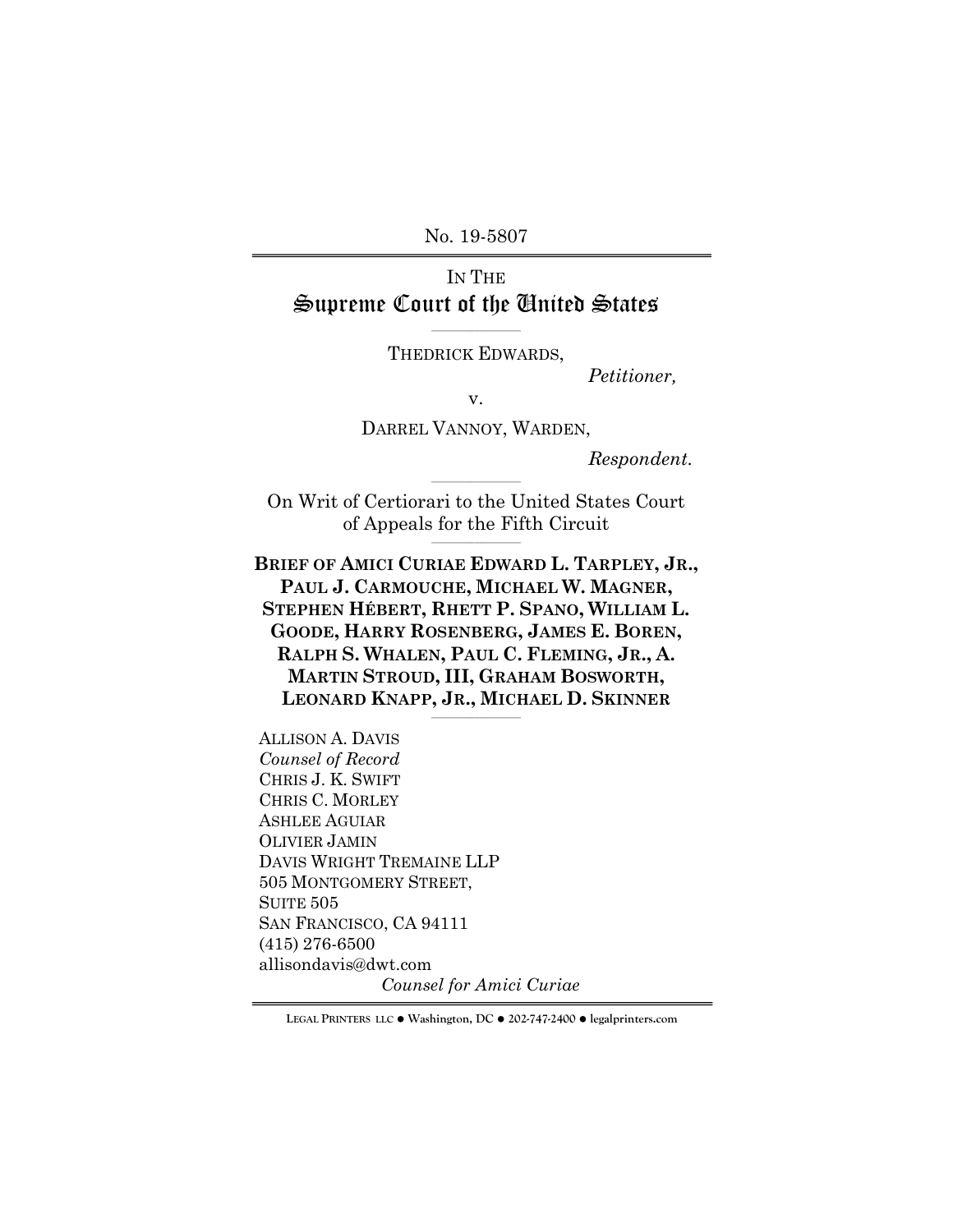# **TABLE OF CONTENTS**

| INTERESTS OF AMICI CURIAE1                                                                                                                                    |
|---------------------------------------------------------------------------------------------------------------------------------------------------------------|
|                                                                                                                                                               |
| SUMMARY OF ARGUMENT  4                                                                                                                                        |
| I. The Unanimous Verdict Requirement Is an<br>"Ancient Guarantee" that Must Be Applied                                                                        |
| II. The Unanimous Verdict Requirement Is a<br>"Watershed Rule" that Must Be Applied                                                                           |
| A. The prohibition of non-unanimous jury<br>verdicts is "necessary to prevent an<br>impermissibly large risk of an<br>inaccurate conviction."10               |
| B. The prohibition of non-unanimous jury<br>verdicts restores the Court's historical<br>"understanding of the bedrock<br>procedural elements essential to the |
| III. The Unanimous Verdict Requirement Must                                                                                                                   |
| Be Applied Retroactively to Preserve the                                                                                                                      |
|                                                                                                                                                               |
|                                                                                                                                                               |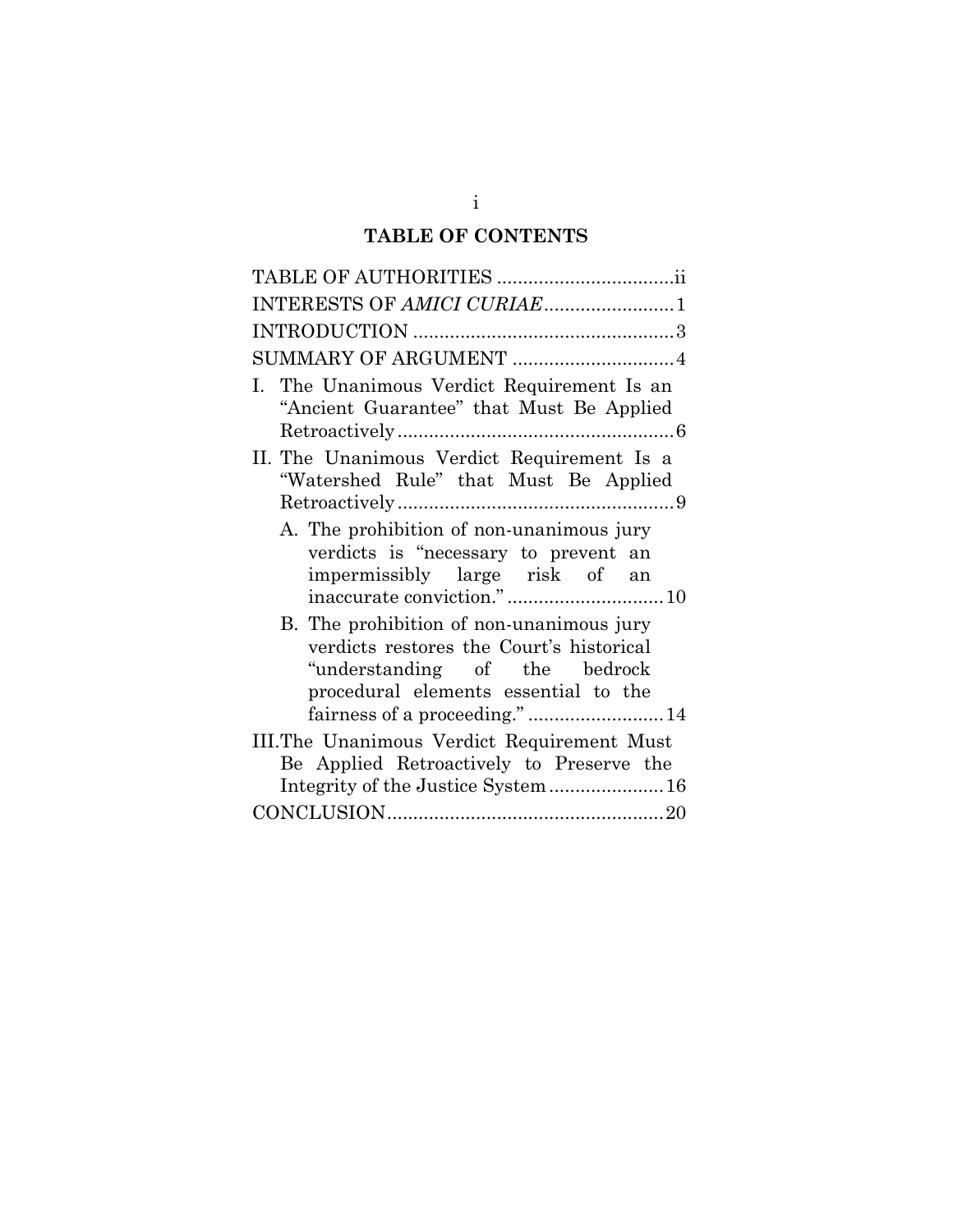# **TABLE OF AUTHORITIES**

ii

## **Cases**

| Adams v. Illinois,<br>405 U.S. 278, 92 S. Ct. 916, 31    |
|----------------------------------------------------------|
| Apodaca v. Oregon,<br>406 U.S. 404, 92 S. Ct. 1628, 32   |
| Batson v. Kentucky,<br>476 U.S. 79, 106 S. Ct. 1712, 90  |
| Berger v. United States,                                 |
| Brown v. Louisiana,<br>447 U.S. 323, 100 S. Ct. 2214, 65 |
| Duncan v. Louisiana,                                     |
| Johnson v. Louisiana,                                    |
| Ramos v. Louisiana,<br>140 S. Ct. 1390, 206 L.Ed.2d 583  |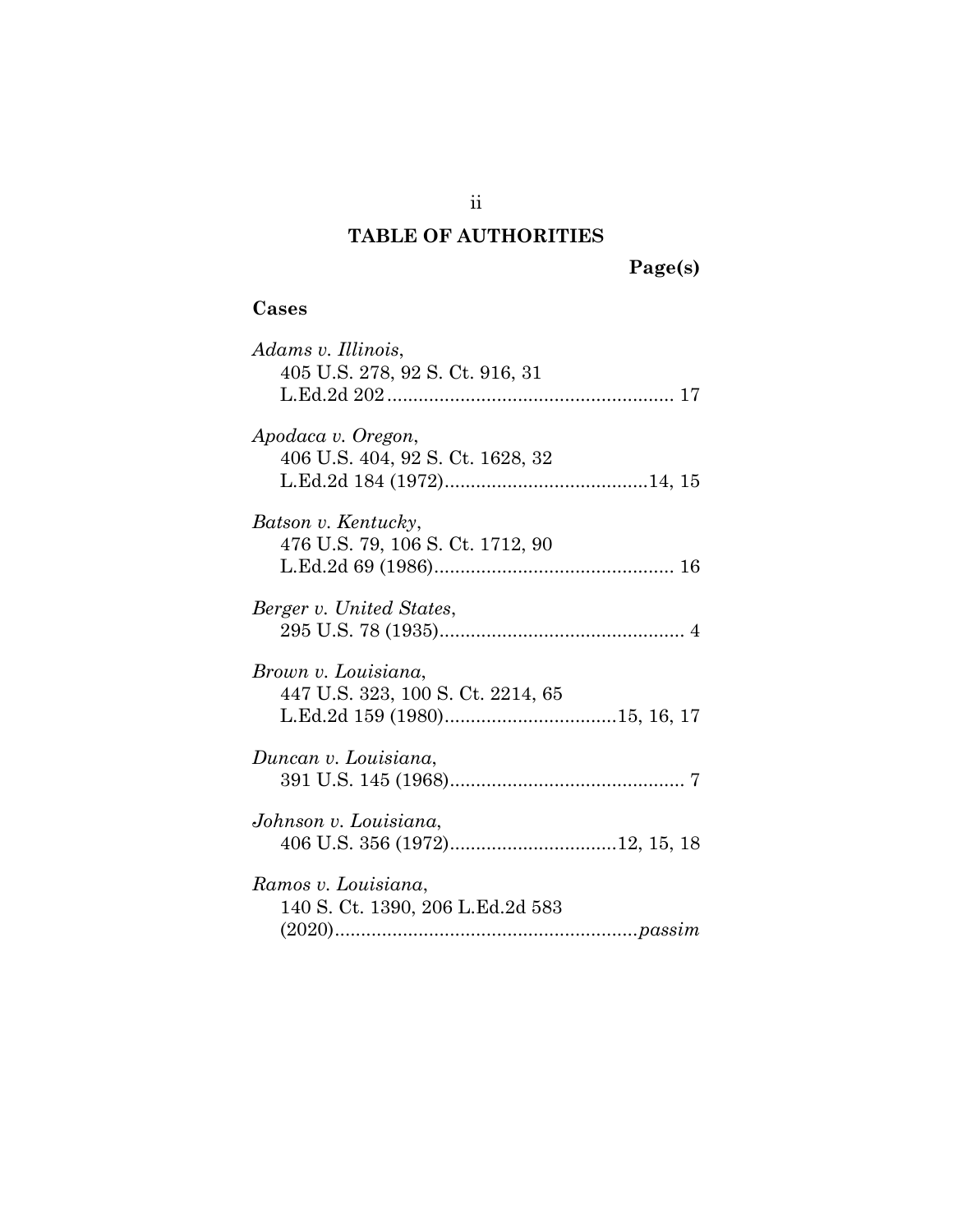| State v. Gipson,<br>2019-01815, p. 9 (La. $6/03/20$ ), -                                                 |
|----------------------------------------------------------------------------------------------------------|
| State v. Maxie,<br>No. 13-CR-72522 (La. 11th Jud.                                                        |
| Teague v. Lane,<br>489 U.S. 288, 109 S. Ct. 1060, 103                                                    |
| Whorton v. Bockting,<br>549 U.S. 406, 127 S. Ct. 1173, 167                                               |
| <b>Rules</b>                                                                                             |
|                                                                                                          |
| <b>Constitutional Provisions</b>                                                                         |
|                                                                                                          |
| <b>Other Authorities</b>                                                                                 |
| 1 John Adams, A Defence of the<br>Constitutions of Government of the<br>United States 376 (Philadelphia, |
| 1 W. Holdsworth, A History of English                                                                    |
| 4 W. Blackstone, Commentaries on the                                                                     |

iii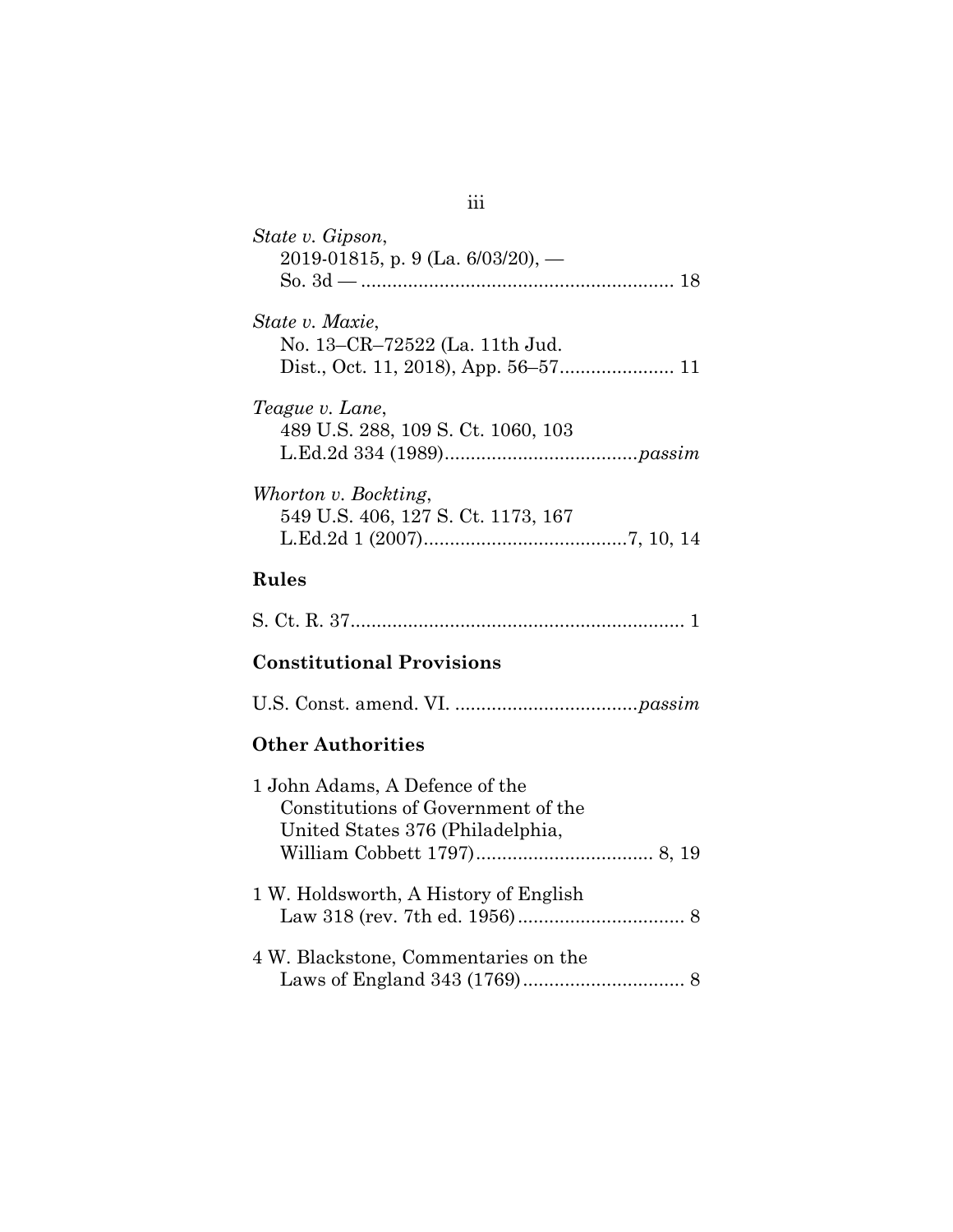| Brief for Prominent Current and<br>Former State Executive and<br>Judicial Officers, Law Professors<br>and the OCDLA as Amicus Curiae,<br>Ramos v. Louisiana, 2019 WL     |  |
|--------------------------------------------------------------------------------------------------------------------------------------------------------------------------|--|
| Brief for State of Oregon as Amici<br>Curiae, Ramos v. Louisiana, 2019                                                                                                   |  |
| The Declaration of Independence (U.S.                                                                                                                                    |  |
| Ed Tarpley, Guest column: Change<br>state law on jury trials, The                                                                                                        |  |
| J. Thayer, Evidence at the Common                                                                                                                                        |  |
| Kaplan & Saack, Overturning<br>Apodaca v. Oregon Should Be Easy:<br>Nonunanimous Jury Verdicts in<br>Criminal Cases Undermines the<br>Credibility of Our Justice System, |  |
| D. G. Smith, The Historical and<br>Constitutional Contexts of Jury<br>Reform, 25 Hofstra L. Rev. 377                                                                     |  |
| W. Forsyth, History of Trial by Jury                                                                                                                                     |  |

iv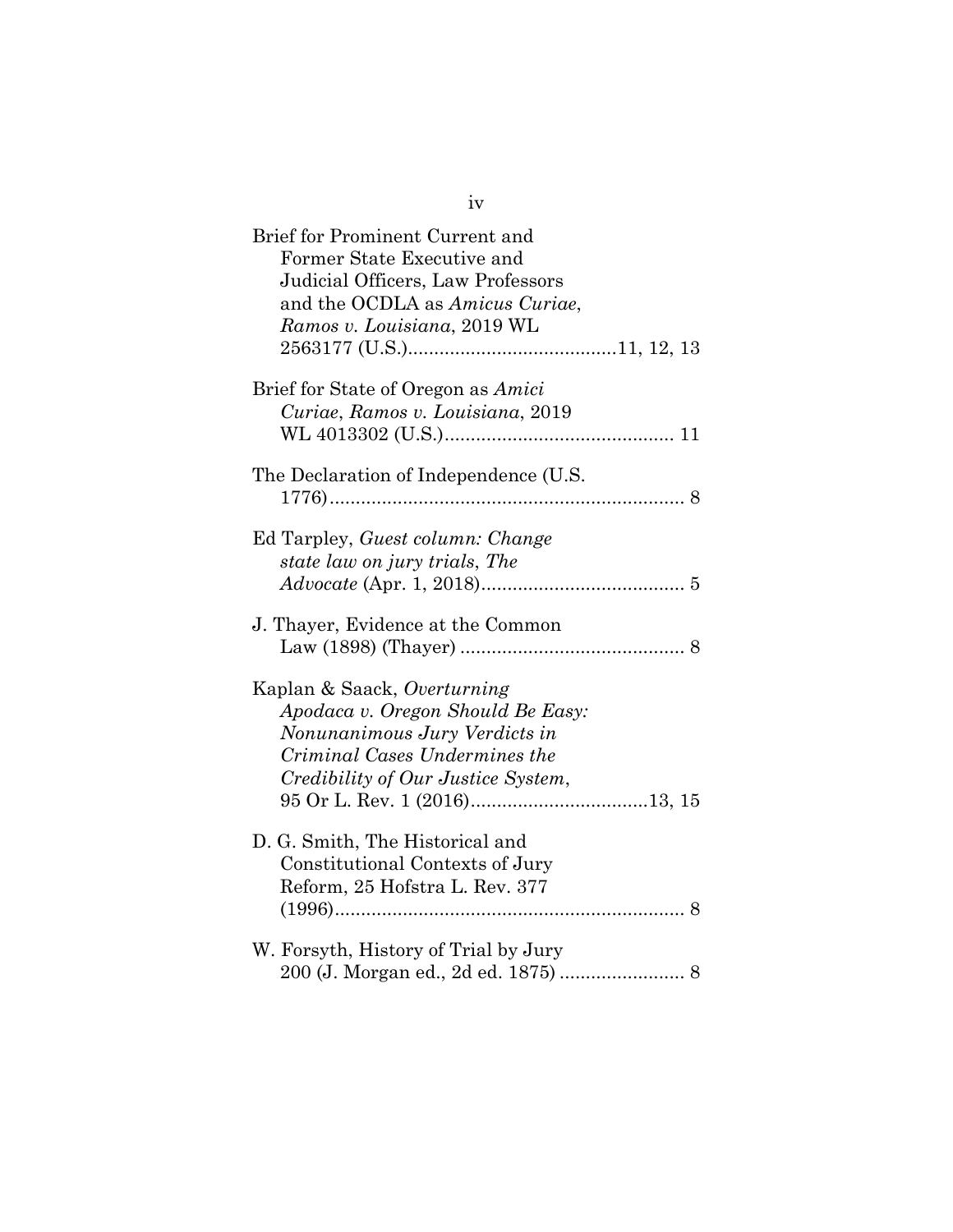#### **INTERESTS OF** *AMICI CURIAE***[1](#page-5-2)**

<span id="page-5-0"></span>*Amici* are fourteen former prosecutors both state and federal who believe that convictions on the basis of an unconstitutional jury verdict cannot stand.

Edward L. Tarpley, Jr., lead *Amicus* and former district attorney for Grant Parish (1991-1997), authored the resolution adopted by the Louisiana State Bar Association calling for the legislature to restore unanimous jury verdicts in Louisiana, and helped lead the successful campaign to enshrine the right to a unanimous jury in Louisiana's constitution.

Joining Mr. Tarpley as *Amici* are Paul J. Carmouche, former President of the Louisiana District Attorneys' Association, member of the Governor's Commission on Law Enforcement, and five-term District Attorney for Caddo Parish; Michael W. Magner, who served 20 years in the Assistant U.S. Attorney's office in the Eastern District of Louisiana (New Orleans) and received the Department of Justice's highest award for litigation, the John Marshall Award, as well as the Director's Award for Superior Performance; Stephen Hébert, former assistant district attorney, New Orleans, 2003-2005 and 2008- 2010; Rhett P. Spano, former prosecutor Orleans

<span id="page-5-2"></span><span id="page-5-1"></span><sup>1</sup> Pursuant to this Court's Rule 37, *Amici* states that no counsel for any party authored this brief in whole or in part, and no person or entity other than *Amici* made a monetary contribution to the preparation or submission of the brief. *Amici* provided timely notice of this brief to the parties. Petitioner and Respondent consented to the filing of this amicus brief.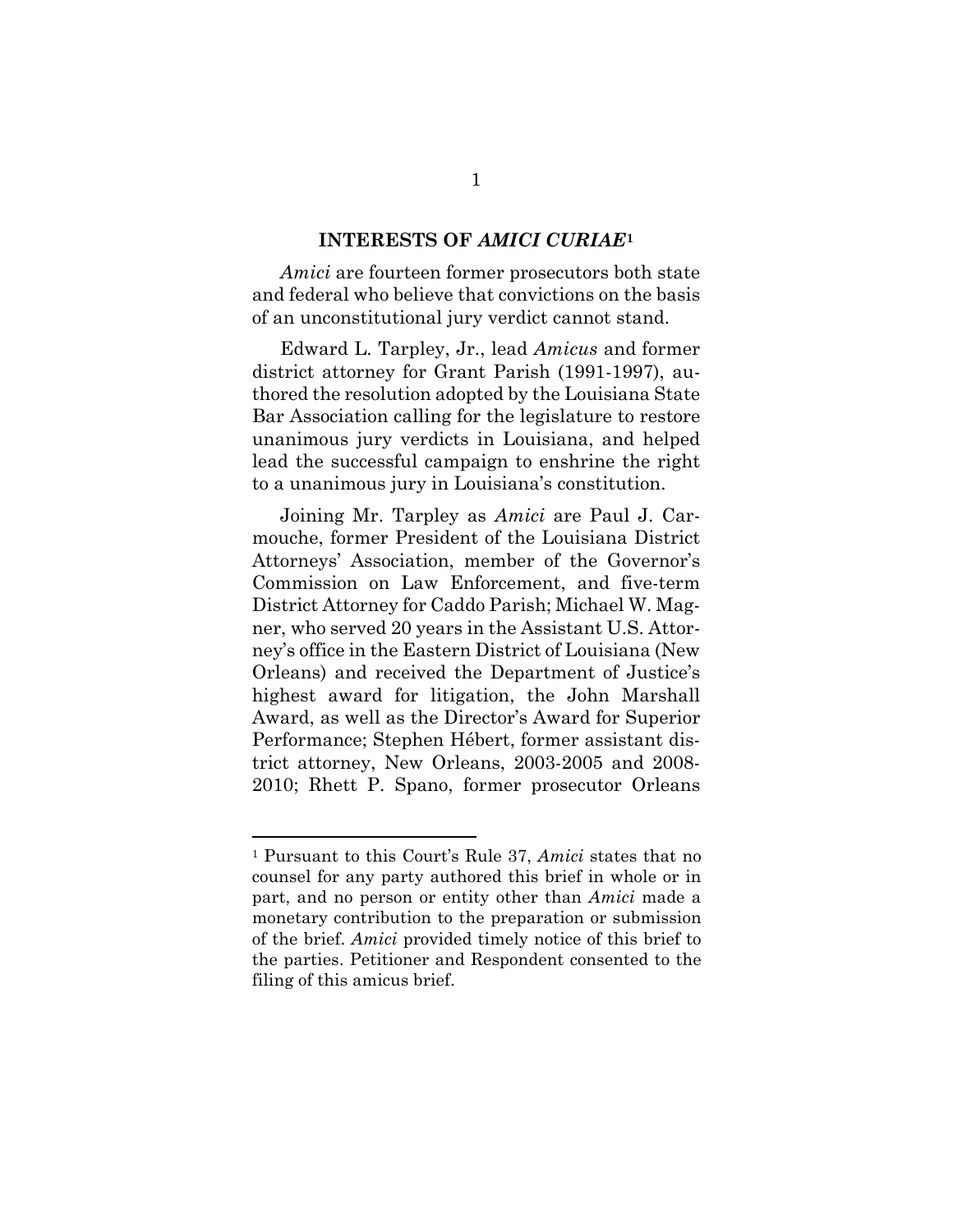Parish, 1999-2001; William L. Goode, former assistant district attorney in Caddo Parish and a former Assistant U.S. Attorney in the Western District of Louisiana; Harry Rosenberg, former United States Attorney for the Eastern District of Louisiana; James E. Boren, former Assistant District Attorney in New Orleans; Ralph S. Whalen, former Assistant District Attorney and Special Prosecutor, New Orleans District Attorney's Office, 1971-1975; Paul C. Fleming, Jr., former assistant district attorney in New Orleans 1995-1996; A. Martin Stroud, III, who served as an Assistant U.S. Attorney, Western District of Louisiana, for six years with the last two as Chief of the Criminal Section, and also served as First Assistant District Attorney for Caddo Parish for six years; Graham Bosworth, former Judge, Pro Tempore, of Section "D" in Orleans Parish Criminal District Court, and a former Orleans Parish Assistant District Attorney for five years beginning in 2005; Leonard Knapp, Jr., former District Attorney, 14th Judicial District Court, Calcasieu and Cameron Parishes; and Michael D. Skinner, former United States Attorney for the Western District of Louisiana, 1993-2000.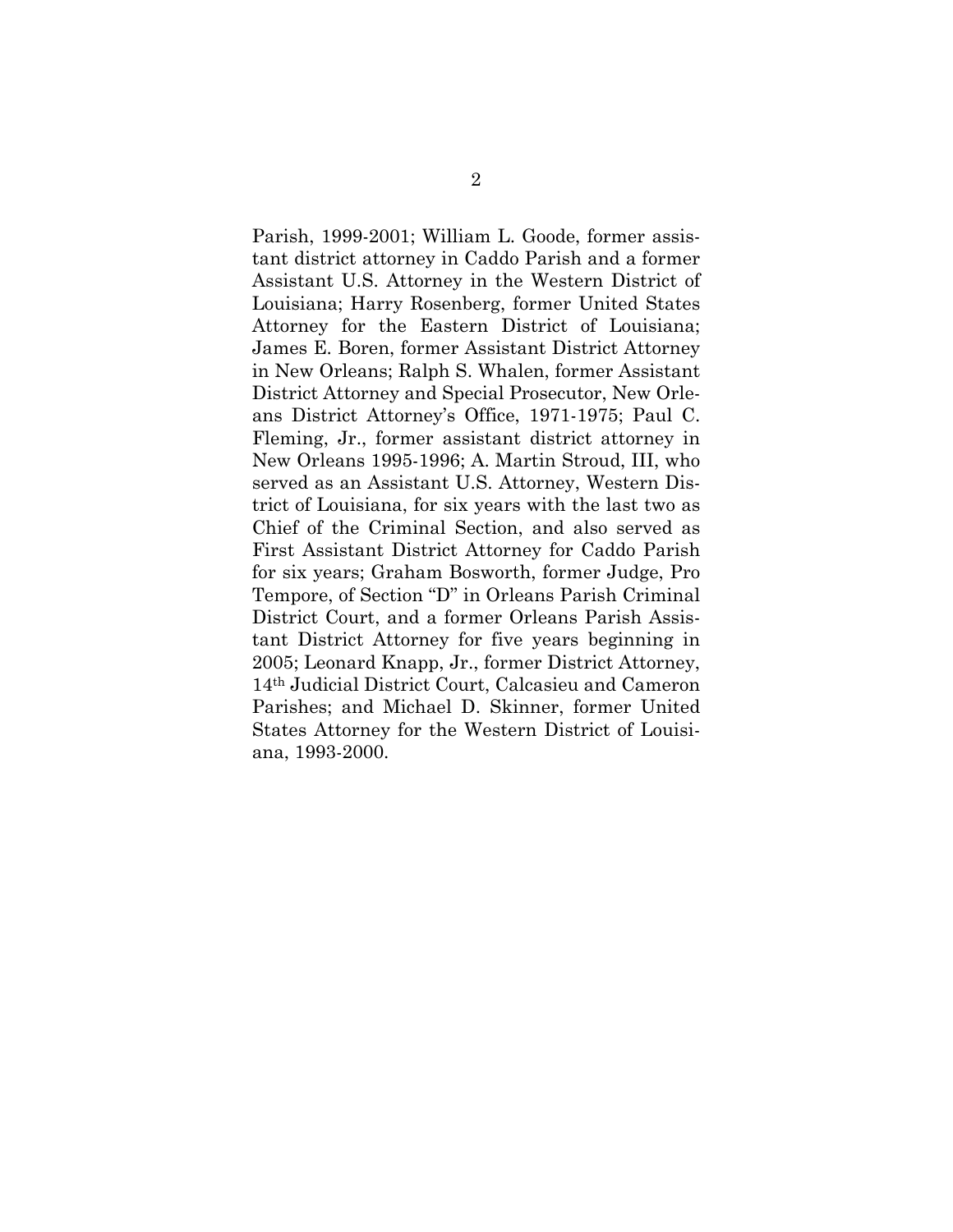#### **INTRODUCTION**

<span id="page-7-0"></span>For centuries, the bedrock principle that only the verdict of a unanimous jury could sustain a conviction has safeguarded the accuracy, fairness, and integrity of our criminal justice system—except in Louisiana and Oregon. Seeking to deny members of racial, ethnic, and religious minorities their right to a fair trial, those two states abolished the fundamental requirement of a unanimous jury. Not only has this policy caused the discriminatory effects its authors intended, it has deprived every defendant in those states of the right to a fair trial guaranteed by the Sixth Amendment to the United States Constitution.

<span id="page-7-2"></span><span id="page-7-1"></span>In *Ramos v. Louisiana*, 140 S. Ct. 1390, 1397, 206 L.Ed.2d 583 (2020), the Court finally put an end to the further use of non-unanimous juries. That welcome decision, however, does nothing to redress the harm inflicted upon Petitioner and the thousands of other defendants unconstitutionally convicted by non-unanimous juries in the past. Each of those cases was tried by a prosecutor who, like *Amici*, owed a duty to do justice, not to secure a conviction at any cost. In light of *Ramos*, the costs of those unconstitutional convictions—both to the defendants and to the integrity of the justice system itself—are now painfully clear. *Amici* believe that convictions obtained by denying defendants the most essential protections of our Constitution are not just. *Amici*  urge the Court not to let these unconstitutional convictions stand, but instead to ensure that justice is done.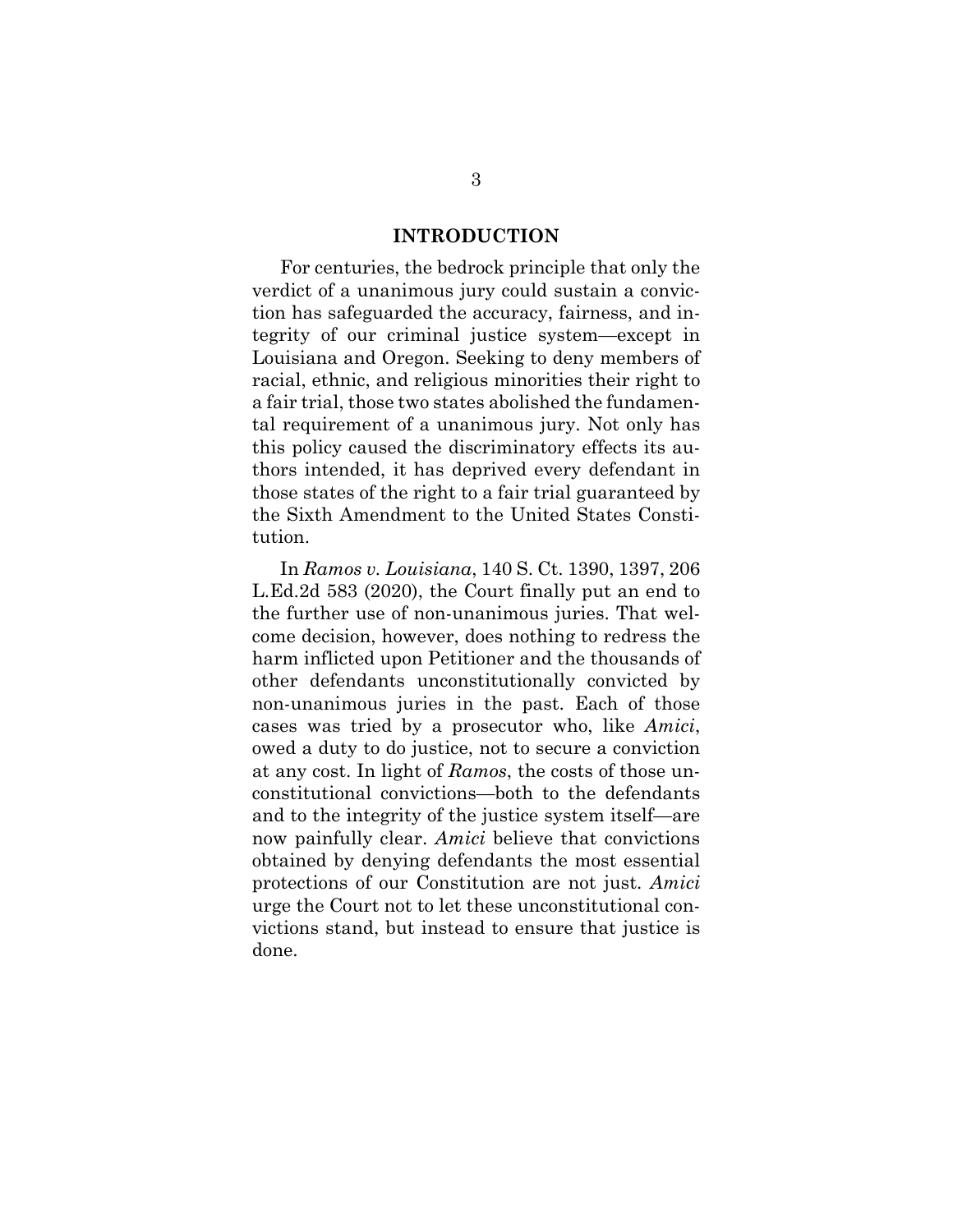#### **SUMMARY OF ARGUMENT**

<span id="page-8-0"></span>In our criminal justice system, prosecutors bear the unique obligation to seek a fair and just result in all criminal prosecutions. Almost one hundred years ago, this Court observed that:

> [t]he [prosecutor] is the representative not of any ordinary party to a controversy, but of a sovereignty whose obligation to govern impartially is as compelling as its obligation to govern at all; and whose interest, therefore, in a criminal prosecution is not that it shall win a case, but that *justice shall be done*.

<span id="page-8-1"></span>*Berger v. United States*, 295 U.S. 78, 88 (1935) (emphasis added). A prosecutor is a "servant of the law, the twofold aim of which is that guilt shall not escape or innocence suffer." *Id.*

Throughout their careers as prosecutors, *Amici'*s highest obligation was not obtaining convictions, but doing justice. This solemn commitment is necessary to protect defendants' due process rights, to conduct criminal prosecutions fairly, to preserve the credibility of the criminal justice system, and, above all else, to ensure the innocent are not imprisoned while the guilty go free.

For far too long, Louisiana and Oregon failed to guarantee all defendants a right to a fair trial in which "justice shall be done." Alone among the states of the Union, these two jurisdictions permitted criminal convictions on the basis of non-unani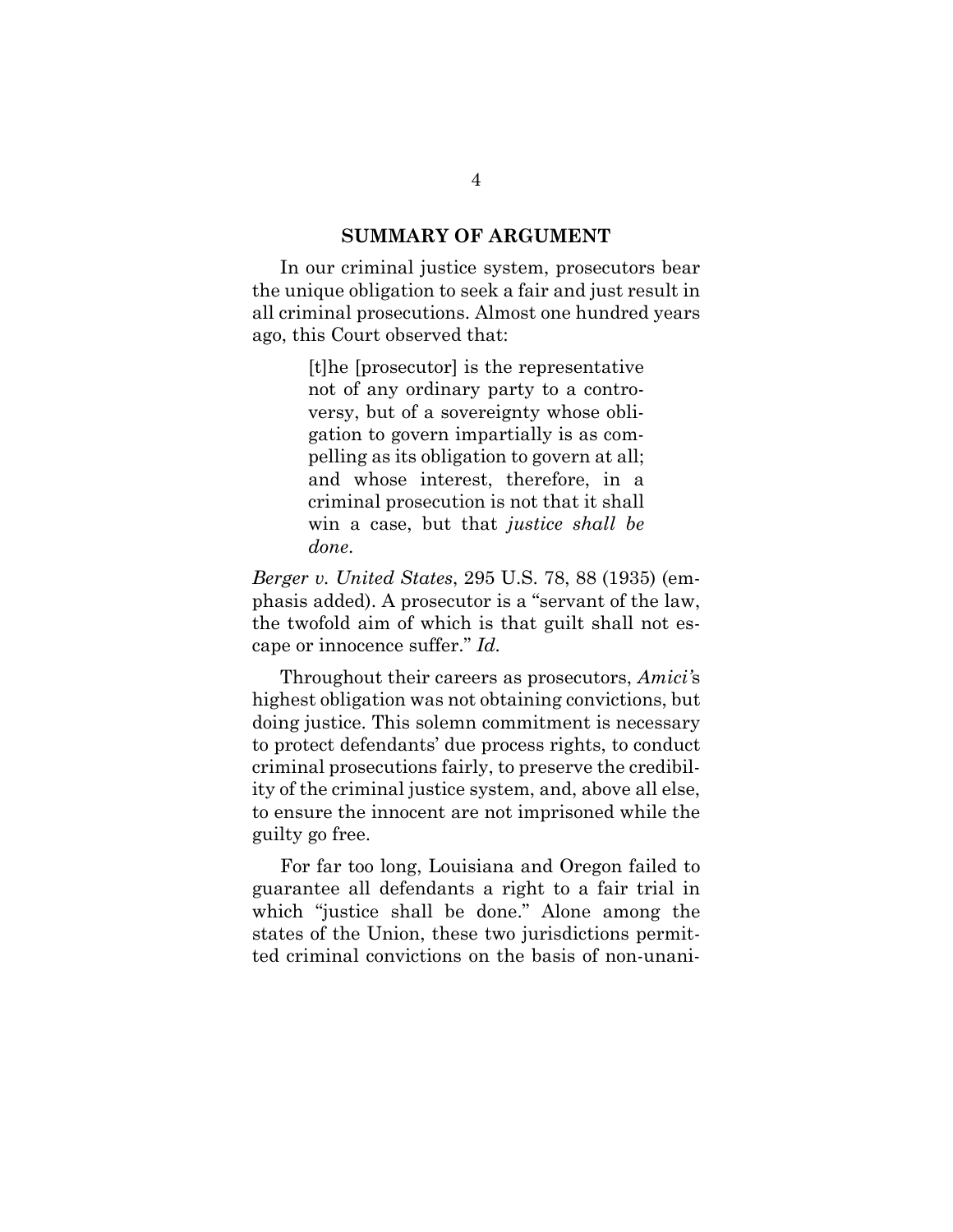mous jury verdicts. Thousands of criminal defendants in Louisiana and Oregon have been convicted on the basis of non-unanimous verdicts that would have resulted in mistrials in the courts of every other state and every federal district.

The states' anomalous standard was intentionally designed to achieve racist results. For many decades and in many thousands of cases, it succeeded. In addition to these discriminatory effects, the policy deprived *all* defendants of the essential protections of the unanimity requirement. As *Amicus* Edward L. Tarpley, Jr. explained during the successful campaign to change Louisiana's law, "The impact of the non-unanimous jury verdict law . . . hangs over the criminal justice system of Louisiana like a cloud and influences how criminal cases are both prosecuted and defended."[2](#page-9-1)

Finally recognizing the pernicious history and consequences of these non-unanimous jury verdicts earlier this year, the Court ruled that the Sixth Amendment protects defendants from this unfair practice in state courts, just as it does in federal courts. *Ramos v. Louisiana*, 140 S. Ct. 1390, 1397, 206 L.Ed.2d 583 (2020) ("There can be no question either that the Sixth Amendment's unanimity requirement applies to state and federal criminal trials equally.").

<span id="page-9-1"></span><span id="page-9-0"></span><sup>2</sup> Ed Tarpley, *Guest column: Change state law on jury trials*, *The Advocate*, (Apr. 1, 2018), available at: https://www.theadvocate.com/baton\_rouge/opinion/article\_51ca1c88-32af-11e8 ac74-33079e43fbf4.html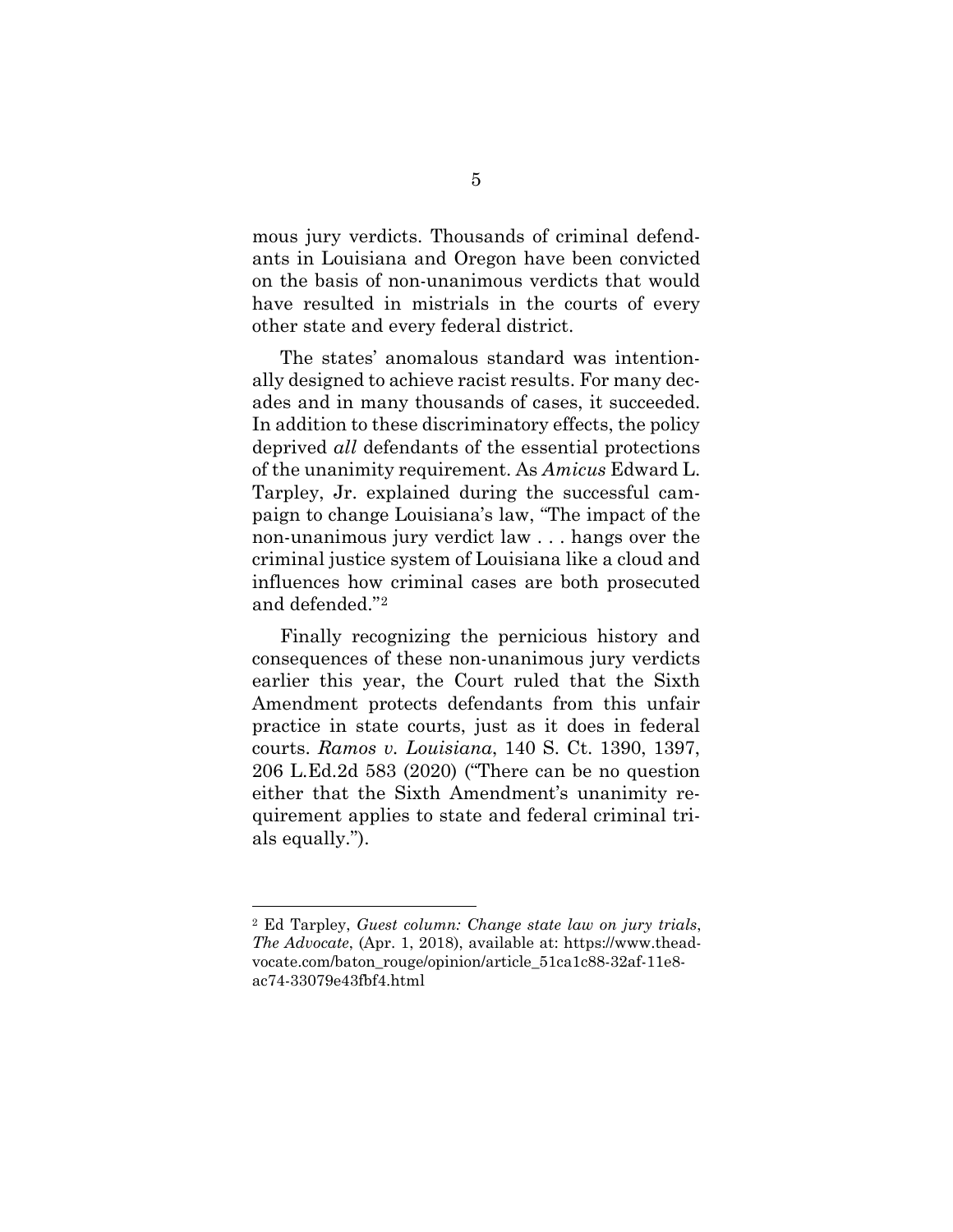Now, the Court must decide whether it will deny justice to all those victims of these racist laws who, like the Petitioner, suffered the misfortune of having their cases decided before the *Ramos* decision.

As prosecutors, *Amici* fully understand the importance of finality in criminal prosecutions and the challenges engendered by retrying cases. But "finality" is not the highest goal of our criminal justice system: justice is.

Justice is not upheld by the stubborn refusal to remedy hundreds of unconstitutional convictions based on racially discriminatory laws that have disproportionately harmed African American defendants and jurors. *Amici* have no doubt that the capable prosecutors of Louisiana and Oregon can manage the administrative burdens resulting from the retroactive application of *Ramos*. They have much less confidence that public trust in our court systems can withstand the continued incarceration of so many people convicted under an unconstitutional standard.

Because *Amici* have devoted their lives to ensuring "that justice shall be done," they urge the Court to grant the relief Petitioner seeks.

## <span id="page-10-0"></span>**I. The Unanimous Verdict Requirement Is an "Ancient Guarantee" that Must Be Applied Retroactively**

In *Ramos*, the Court held that the Sixth Amendment forbids the felony conviction of criminal defendants by non-unanimous jury verdicts in state courts. Here, on collateral review of Mr. Edwards' fi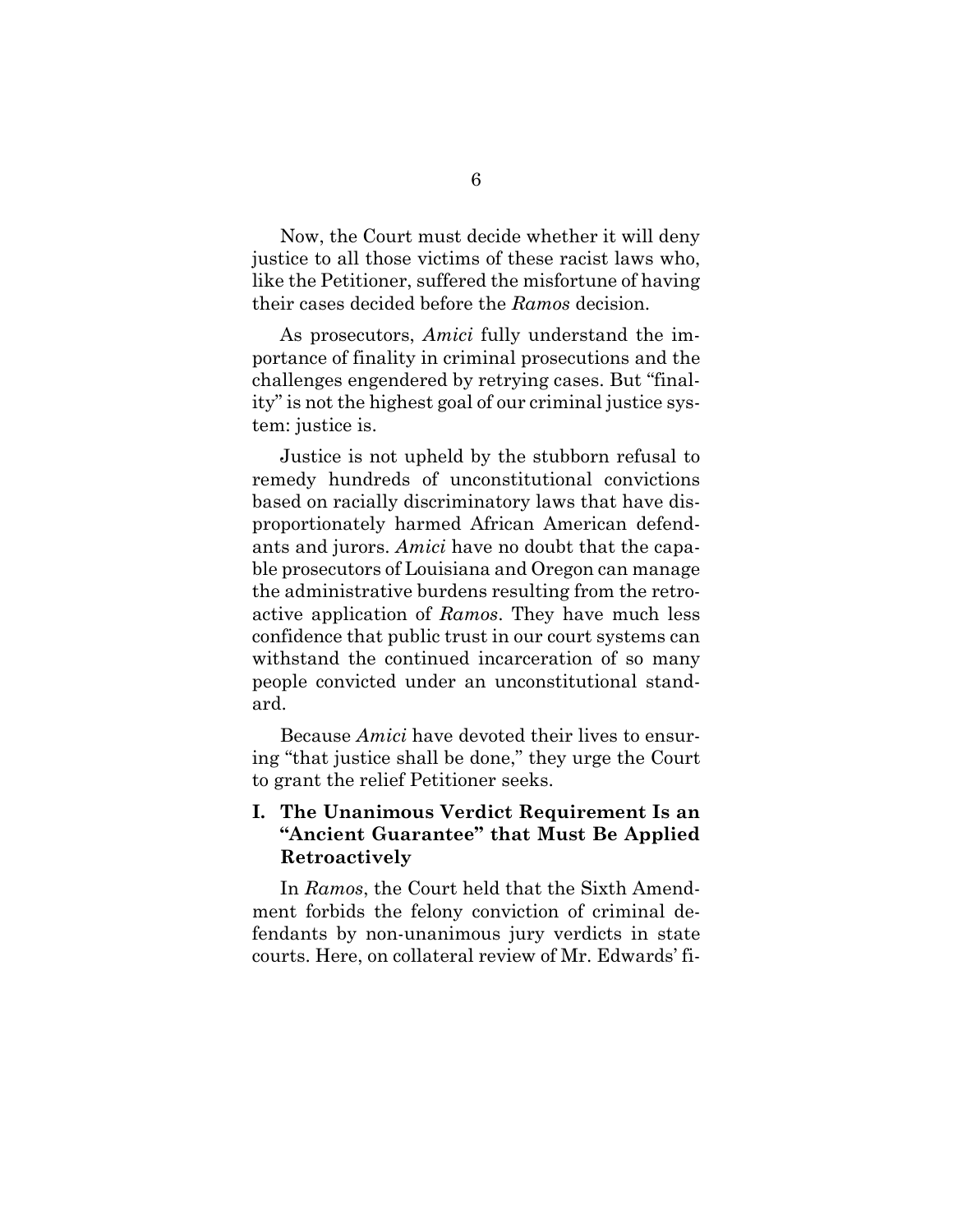nal conviction, the Court must decide whether to apply that rule retroactively to felony convictions determined by non-unanimous jury verdicts that occurred before the Court's decision in *Ramos*. *Amici* urge the Court to do so.

<span id="page-11-2"></span><span id="page-11-1"></span>In *Teague v. Lane*, 489 U.S. 288, 109 S. Ct. 1060, 103 L.Ed.2d 334 (1989), the Court adopted a framework for determining whether a rule "should be applied retroactively to judgments in criminal cases that are already final on direct review." *Whorton v. Bockting*, 549 U.S. 406, 416, 127 S. Ct. 1173, 1180– 81, 167 L.Ed.2d 1 (2007). Under that framework, an "*old* rule applies both on direct and collateral review," but a "*new* rule" typically applies only on direct review. *Id.* (emphasis added). The Court did "not attempt to define the spectrum of what may or may not constitute a new rule for retroactivity purposes," but noted that, "i[n] general . . . a case announces a new rule when it breaks new ground," "imposes a new obligation on the States or the Federal Government," or "was not *dictated* by precedent existing at the time the defendant's conviction became final." *Teague*, 489 U.S. at 301 (plurality opinion) (emphasis in original).

<span id="page-11-0"></span>Far from creating a "new rule," *Ramos* restored "the ancient guarantee of a unanimous jury verdict" in state court criminal proceedings. *Ramos*, 140 S. Ct. at 1401. "The Sixth Amendment right to a jury trial is 'fundamental to the American scheme of justice' and incorporated against the States under the Fourteenth Amendment." *Ramos*, 140 S. Ct. at 1397 (citing *Duncan v. Louisiana*, 391 U.S. 145, 148-50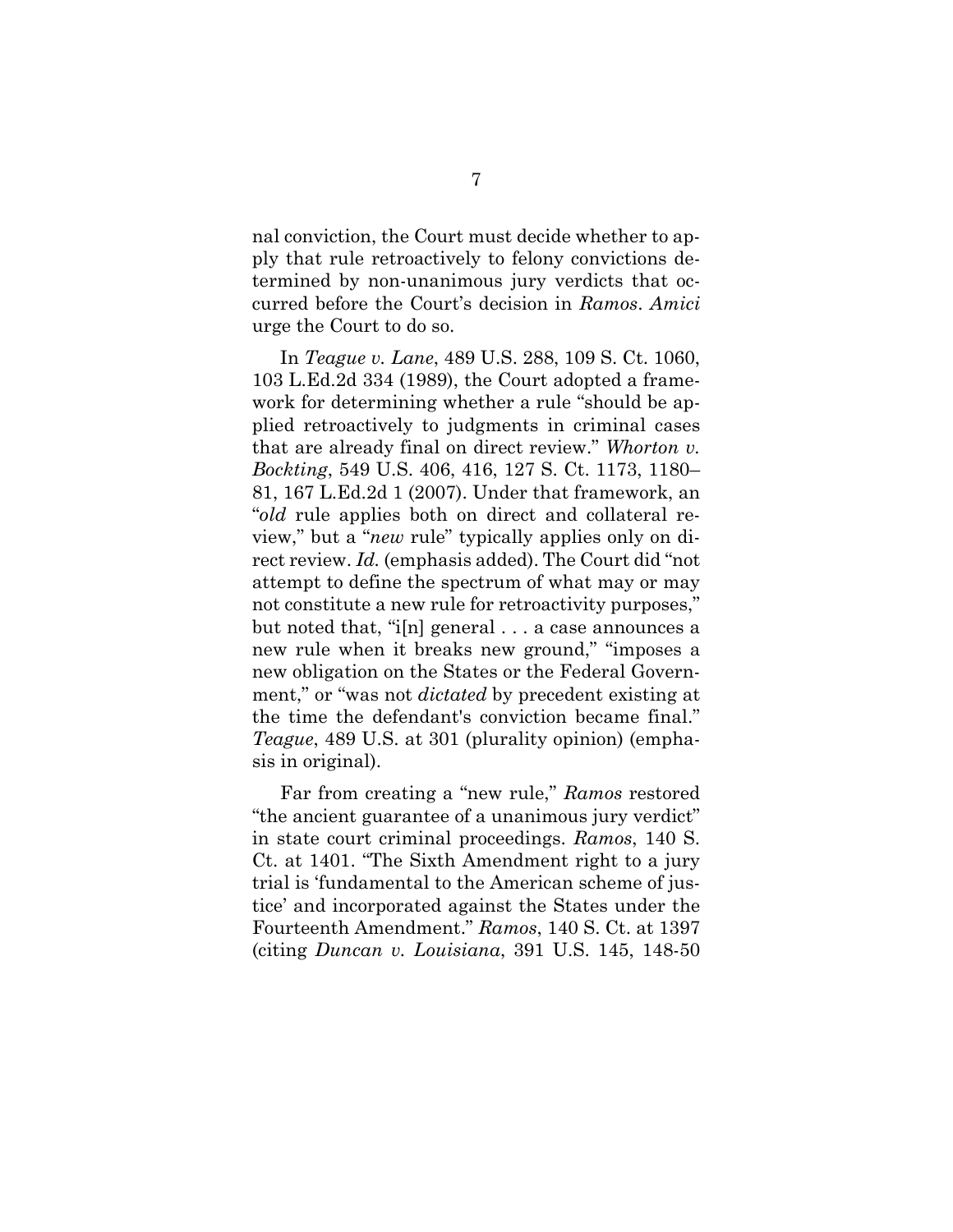<span id="page-12-0"></span>(1968)).[3](#page-12-7) Necessarily included within that right is the requirement that "[a] jury must reach a unanimous verdict in order to convict. *Id.* at 1395. As John Adams put it, "it is the unanimity of the jury that preserves the rights of mankind." 1 John Adams, A Defence of the Constitutions of Government of the United States 376 (Philadelphia, William Cobbett 1797).

<span id="page-12-6"></span><span id="page-12-4"></span><span id="page-12-1"></span>While Adams may have been a visionary in other respects, here he broke no new ground. "The requirement of juror unanimity emerged in 14th century England and was soon accepted as a vital right protected by the common law." *Ramos*, 140 S. Ct. at 1395 (citing J. Thayer, Evidence at the Common Law 86–90 (1898) (Thayer); W. Forsyth, History of Trial by Jury 200 (J. Morgan ed., 2d ed. 1875); 1 W. Holdsworth, A History of English Law 318 (rev. 7th ed. 1956); D. G. Smith, The Historical and Constitutional Contexts of Jury Reform, 25 Hofstra L. Rev. 377, 397 (1996)). Accordingly, Blackstone emphasized the necessity of "the unanimous suffrage" of twelve jurors: a "'verdict, taken from eleven, was no verdict'" at all. *Id.* (quoting 4 W. Blackstone, Commentaries on the Laws of England 343 (1769)).

<span id="page-12-5"></span><span id="page-12-2"></span>Following the common law, the first states also adopted the unanimity requirement expressly or implicitly. *Id.* at 1396. And, as this Court has long recognized, the Framers enshrined the right to a trial

<span id="page-12-7"></span><span id="page-12-3"></span><sup>3</sup> Indeed, the Declaration of Independence lists the deprivation "of the benefits of Trial by Jury" among the "repeated injuries and usurpations" that threatened "the establishment of an absolute Tyranny over these States." The Declaration of Independence (U.S. 1776).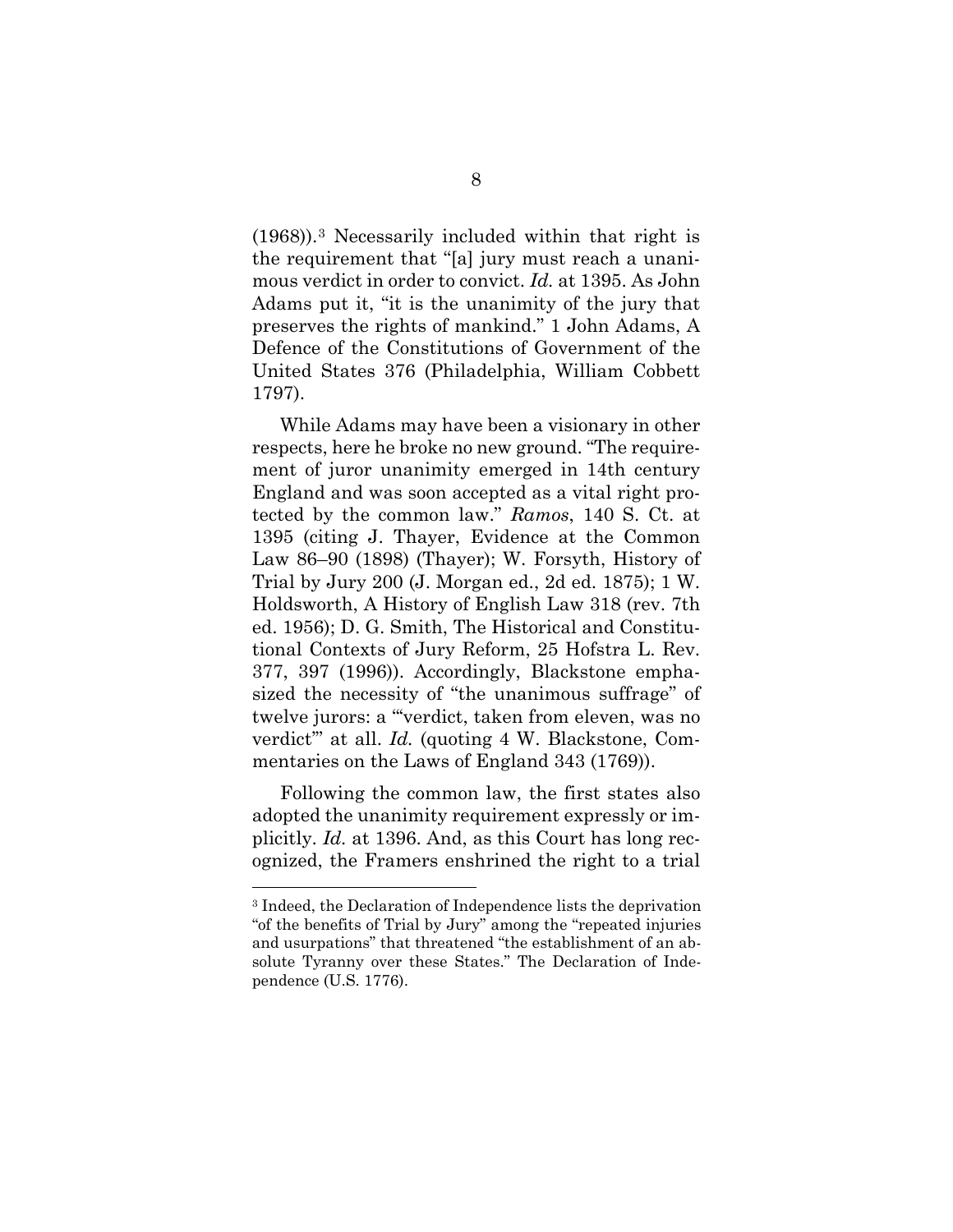by a unanimous jury in the Sixth Amendment to the United States Constitution. *Id.*

Reestablishing the centuries-old requirement of unanimous jury verdicts in state court proceedings did not "break new ground" or "impose a new obligation" never before imagined by the states. To the contrary, the "Court has, repeatedly and over many years, recognized that the Sixth Amendment requires unanimity." *Id.* at 1396; *see also id.* at 1421, 1423-24 (Thomas, J., concurring in the judgment) (concluding because the Court's decisions "have long recognized that unanimity is required" by the Sixth Amendment, that "constitutionally enumerated right" necessarily applies to the States through the Privileges or Immunities Clause of the Fourteenth Amendment).

Because the rule applied in *Ramos* is one of the oldest and most venerable rules known to our criminal justice system it cannot reasonably be characterized as a "new rule" for the purposes of the *Teague*  framework, and the Court should apply it retroactively.

#### <span id="page-13-0"></span>**II. The Unanimous Verdict Requirement Is a "Watershed Rule" that Must Be Applied Retroactively**

Even if deemed a "new rule," however, the ancient requirement of unanimity would still apply retroactively under *Teague*. Based upon considerations of comity and administrative convenience, even a new rule applies on collateral review "if (1) the rule is substantive or (2) the rule is a watershed rule of criminal procedure implicating the fundamental fairness and accuracy of the criminal proceeding."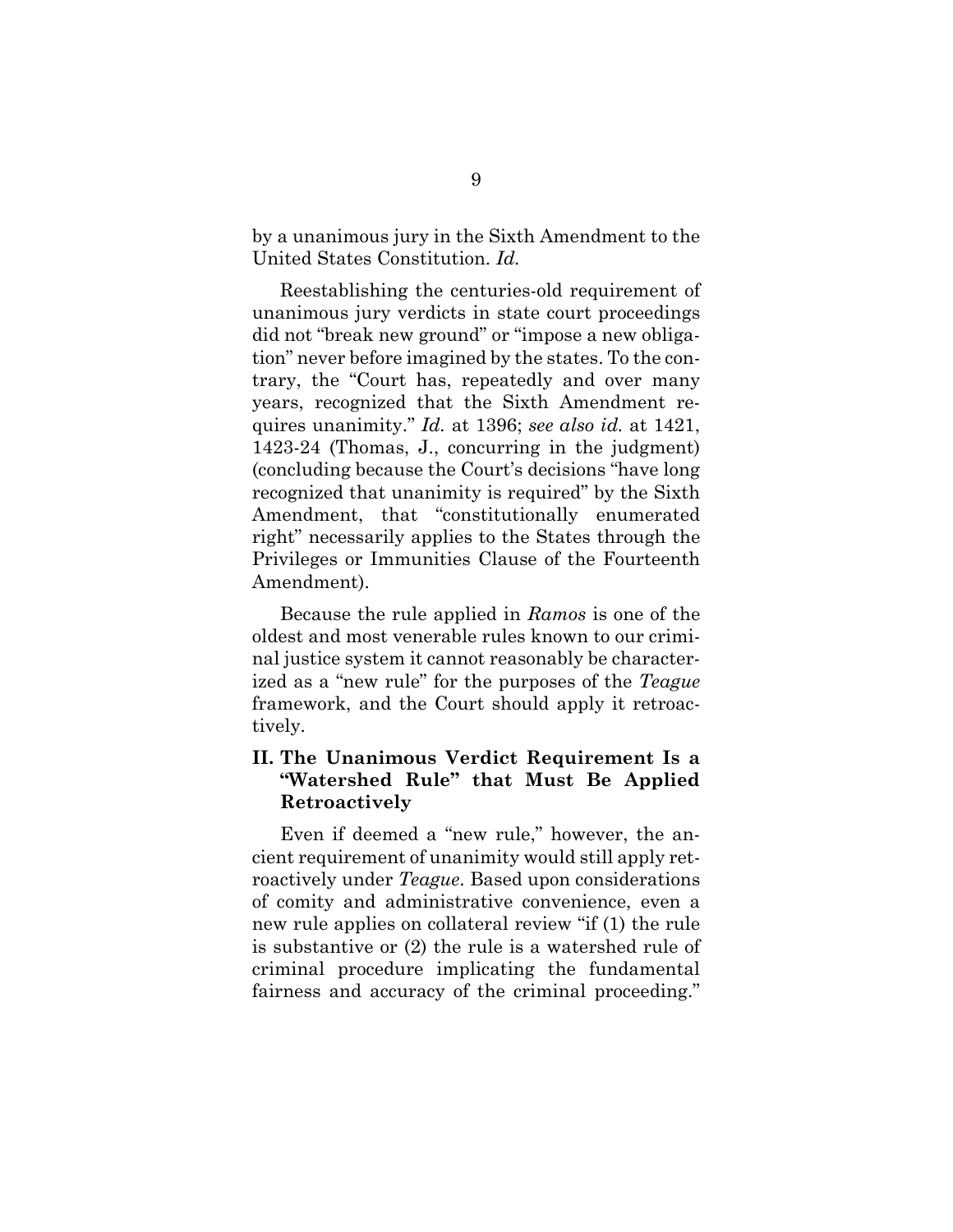<span id="page-14-1"></span>*Whorton*, 549 U.S. at 416 (internal quotation marks and alterations omitted).

A "watershed rule" must meet two requirements. Id. at 418. "First, the rule must be necessary to prevent an impermissibly large risk of an inaccurate conviction. Second, the rule must alter our understanding of the bedrock procedural elements essential to the fairness of a proceeding." *Id.* (internal citations and quotation marks omitted).

If any rule can be considered a "watershed," it is this rule now before the Court.

## <span id="page-14-0"></span>**A. The prohibition of non-unanimous jury verdicts is "necessary to prevent an impermissibly large risk of an inaccurate conviction."**

*Ramos*' rejection of non-unanimous juries in state courts is essential to protecting against an "impermissibly large risk of an inaccurate conviction," satisfying the first requirement of a "watershed rule." *Whorton*, 549 U.S. at 418. "The history recounted above demonstrates that from the inception of our scheme of justice, the unanimous jury has been one of its essential attributes; serving with the requirement of guilt beyond a reasonable doubt as the guarantor of the accuracy and fairness of criminal convictions.

The Court in *Ramos* traced an unbroken line of authorities recognizing the indispensability of unanimous jury verdicts from the founding of this nation to the post-Reconstruction Louisiana Constitutional Convention of 1898. 140 S. Ct. at 1396-97. Seeking to "establish the supremacy of the white race," *id.* at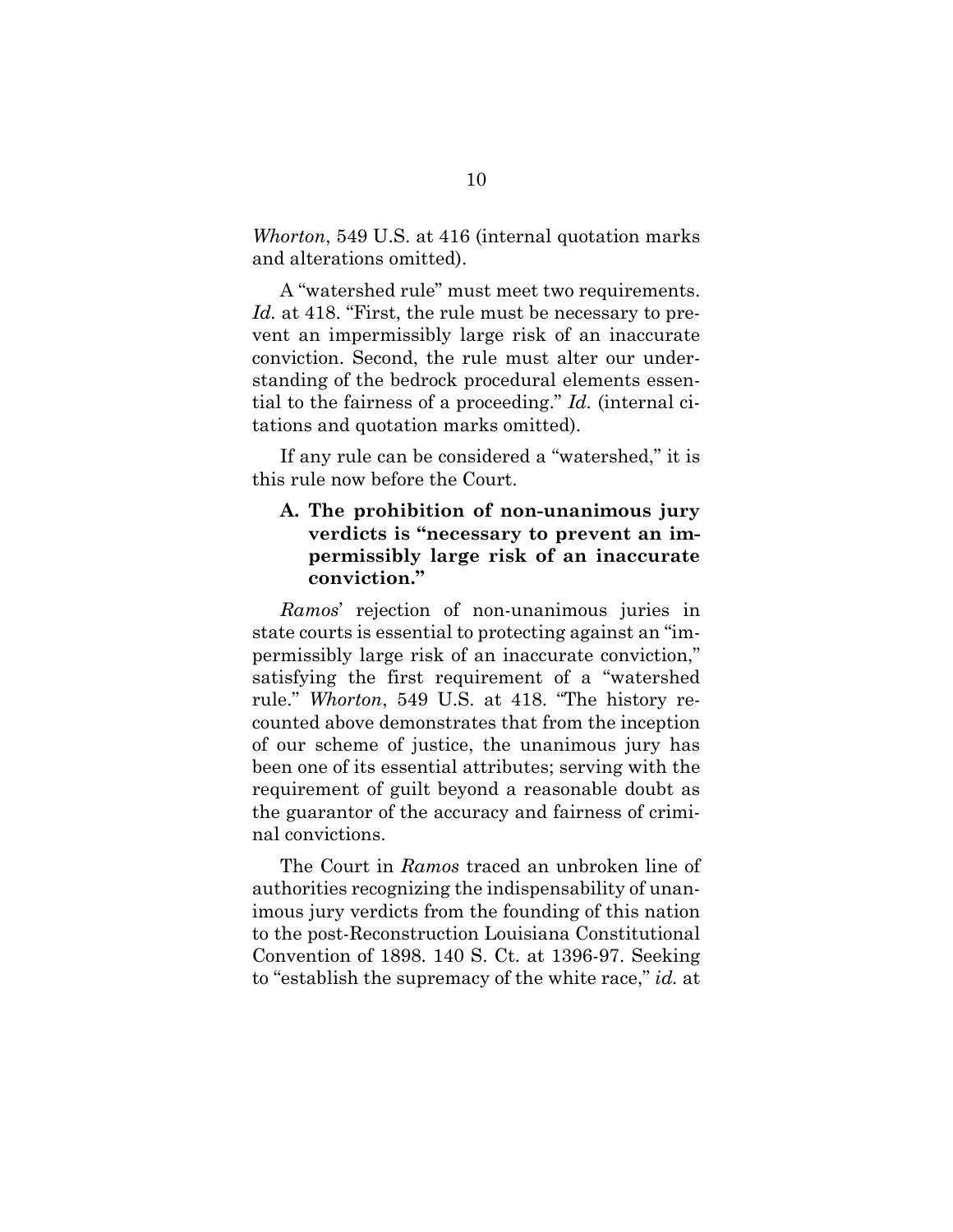1394, the convention "approved non-unanimous juries as one pillar of a comprehensive and brutal program of racist Jim Crow measures against African-Americans, especially in voting and jury service," *id.* at 1417 (Kavanaugh, J., concurring in part). "[A]ware that this Court would strike down any policy of overt discrimination against African-American jurors . . . the convention delegates sculpted a 'facially race-neutral' rule . . . in order 'to ensure that African-American juror service would be meaningless.'" *Id.* at 1417 (Kavanaugh, J., concurring in part) (quoting *State v. Maxie*, No. 13–CR– 72522 (La. 11th Jud. Dist., Oct. 11, 2018), App. 56– 57). In the 1930s, Oregon followed suit; implementing a non-unanimous jury rule that "can be similarly traced to the rise of the Ku Klux Klan and efforts to dilute the influence of racial, ethnic, and religious minorities on Oregon juries." *Id.* at 1394 (internal quotation marks omitted).

<span id="page-15-0"></span>The stated purpose of these laws was to reduce the fairness and accuracy of jury verdicts by permitting the unreasonable certainty of a white majority to quash the reasonable doubts of a diverse minority.[4](#page-15-3) "Then and now, non-unanimous juries can

<span id="page-15-3"></span><span id="page-15-2"></span><span id="page-15-1"></span><sup>4</sup> Writing as *amicus curiae* in *Ramos*, the State of Oregon disputed that unanimity is a fundamental requirement of a fair and accurate trial, dismissing it as a "historical accident" and "an artifact of bizarre medieval assumptions and practices." Brief for State of Oregon as *Amici Curiae*, *Ramos v. Louisiana*, 2019 WL 4013302 at 28, n. 9 (U.S.). The current governor and her four most recent predecessors—joined by numerous prominent Oregon judges and law professors—strongly disagree: "The non-unanimous jury rule makes wrongful convictions more likely." Brief for Prominent Current and Former State Executive and Judicial Officers, Law Professors and the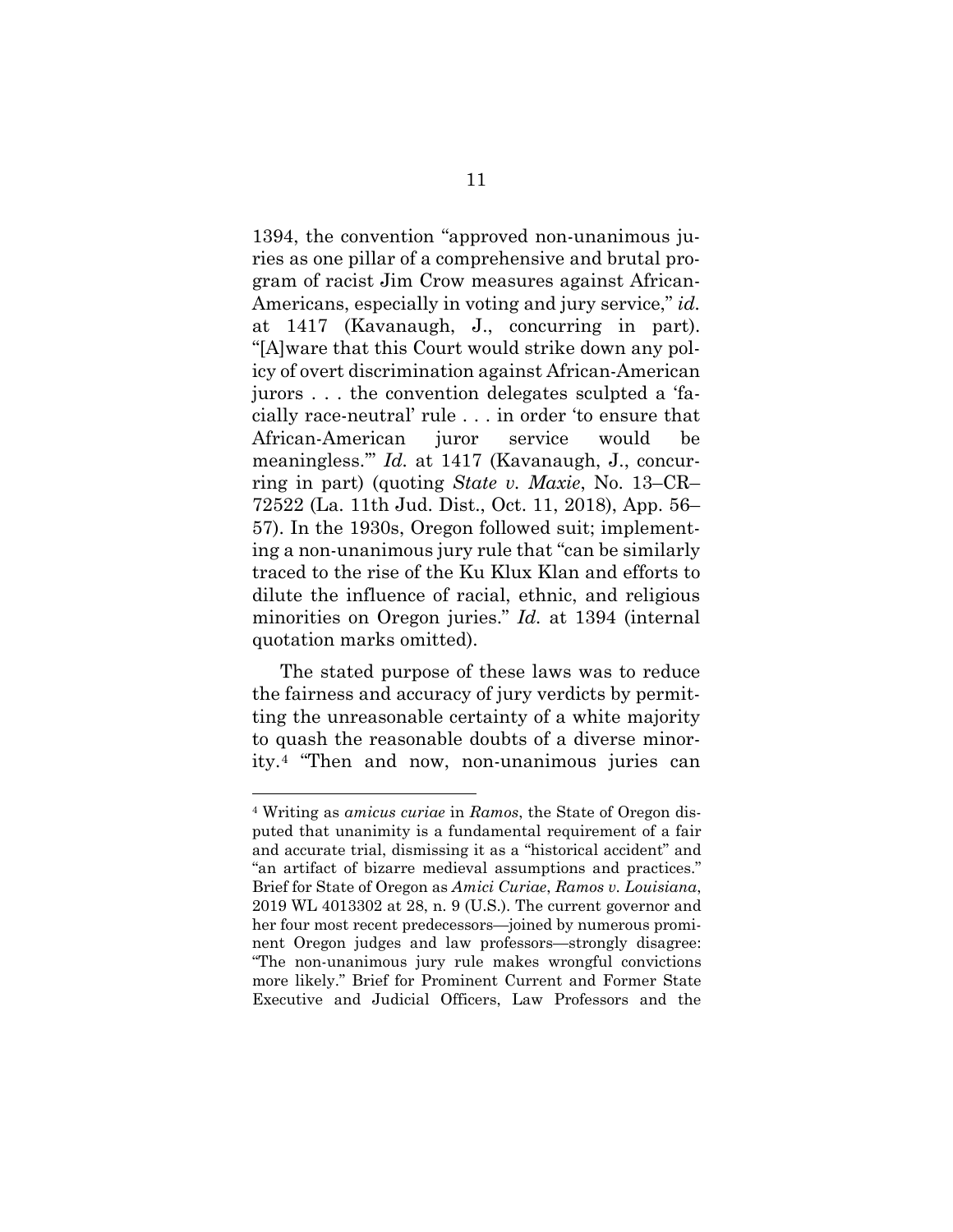silence the voices and negate the votes of black jurors, especially in cases with black defendants or black victims, and only one or two black jurors. The 10 jurors 'can simply ignore the views of their fellow panel members of a different race or class.'" *Id.* at 1414-18 (Kavanaugh, J., concurring in part) (quoting *Johnson v. Louisiana*, 406 U.S. 356, 397 (1972) (Stewart, J., dissenting)).

<span id="page-16-0"></span>"In light of the racist origins of the nonunanimous jury, it is no surprise that nonunanimous juries can make a difference in practice, especially in cases involving black defendants, victims, or jurors." *Id.* at 1417 (Kavanaugh, J., concurring in part). Through the use of these juries, Louisiana and Oregon have "allow[ed] convictions of some who would not be convicted under the proper constitutional rule, and tolerate[d] and reinforce[d] a practice that is thoroughly racist in its origins and has continuing racially discriminatory effects." *Id.* at 1419 (Kavanaugh, J., concurring in part). In short, the purpose of these laws was to make it easier to silence "racial, ethnic, and religious minorities" serving on juries and to make it easier to convict members of those groups of serious crimes.

Even in the absence of such invidious discrimination, in what sense can the State claim it has proven a defendant's guilt beyond a reasonable doubt when it simply decrees that the doubts of two jurors are, in effect, per se unreasonable? *See Amicus Curiae* 

<span id="page-16-1"></span>OCDLA as *Amicus Curiae*, *Ramos v. Louisiana*, 2019 WL 2563177 at 28 (U.S.) (listing examples of wrongful convictions by non-unanimous juries in Oregon).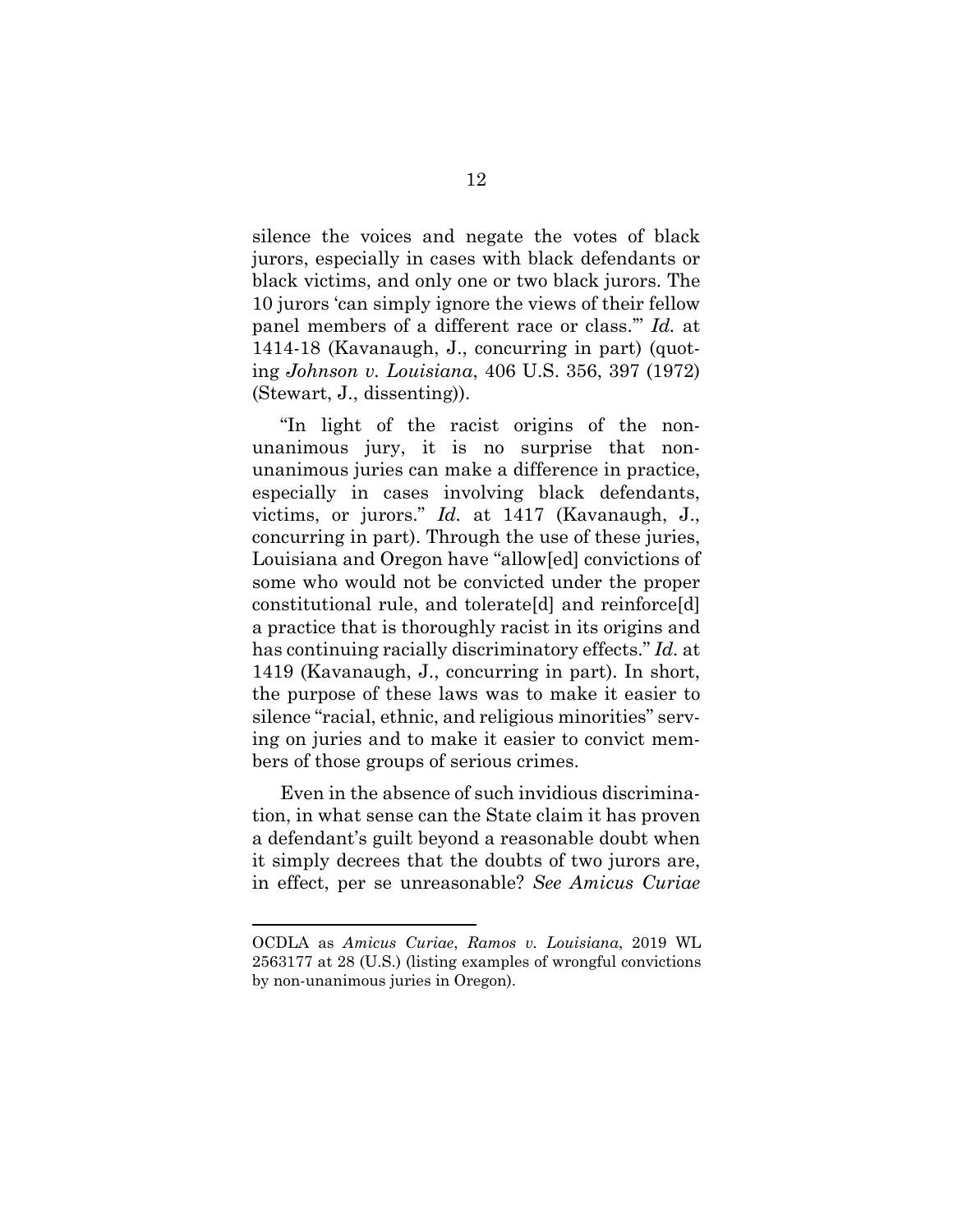<span id="page-17-0"></span>Brief from Prominent Current and Former State Executive and Judicial Officers, Law Professors and the OCDLA as *Amicus Curiae*, *Ramos v. Louisiana*, 2019 WL 2563177 at \*18 (U.S.) ("Non-unanimity 'demonstrates the existence of reasonable doubt that could not be explained during the deliberation of twelve vetted jurors and shows that the government has failed to meet its burden of proof.'") (quoting Kaplan & Saack, *Overturning Apodaca v. Oregon Should Be Easy: Nonunanimous Jury Verdicts in Criminal Cases Undermines the Credibility of Our Justice System*, 95 Or L. Rev. 1, 29 (2016)).

<span id="page-17-1"></span>Whatever expediency is gained by non-unanimous verdicts comes at the expense of accuracy and fairness. *Ramos*, 140 S. Ct. at 1401 ("Who can say whether any particular hung jury is a waste, rather than an example of a jury doing exactly what . . . it should—deliberating carefully and safeguarding against overzealous prosecutions?"). By allowing ten jurors to ignore the views and objections of the remaining two, the use of non-unanimous juries denies *every* defendant, regardless of race or creed, an essential protection against inaccurate and unfair verdicts.

Because these laws were *designed* to create an impermissible risk of inaccurate convictions—and in practice do create such a risk—abolishing these laws necessarily satisfies the first criterion of a "watershed rule."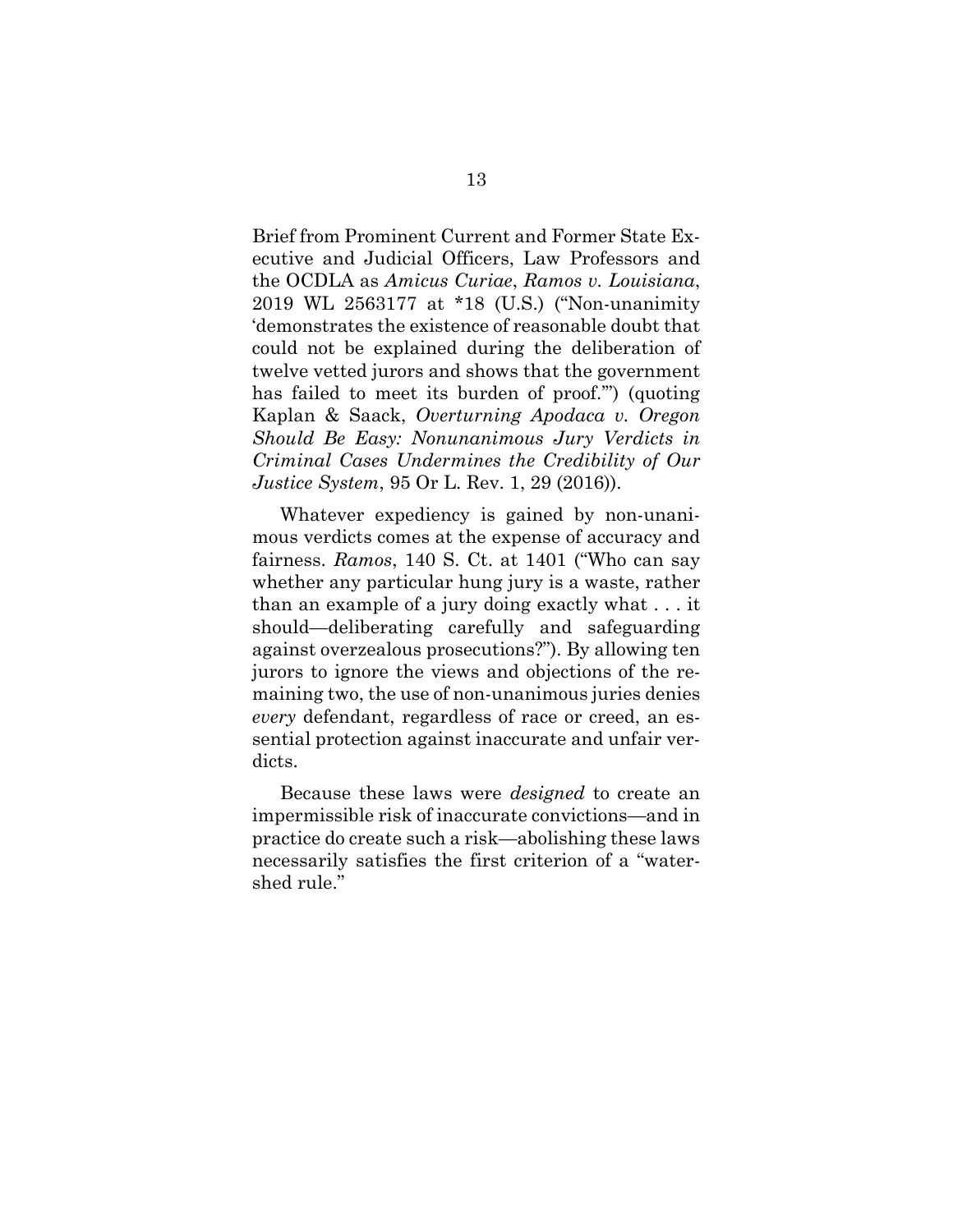### <span id="page-18-0"></span>**B. The prohibition of non-unanimous jury verdicts restores the Court's historical "understanding of the bedrock procedural elements essential to the fairness of a proceeding."**

<span id="page-18-2"></span>The second requirement of a "watershed rule" is that it "must alter [the Court's] understanding of the bedrock procedural elements essential to the fairness of a proceeding." *Whorton*, 549 U.S. at 418 (internal citations and quotation marks omitted). Truly new rules will almost always fail this standard. *Cf. Teague*, 489 U.S. at 311–12 (citing "the right to counsel at trial" as the only example). After all, how likely is it that a "bedrock procedural element" has gone undiscovered over the hundreds of years of criminal jury trials in our legal tradition?

<span id="page-18-1"></span>As shown above, however, the Court did not invent a novel new rule of criminal procedure in *Ramos*, it merely corrected its own "egregiously wrong" decision in *Apodaca v. Oregon*, 406 U.S. 404, 92 S. Ct. 1628, 32 L.Ed.2d 184 (1972). That rule was "an outlier in the Court's jurisprudence" at the time it was decided and "over time it has become even more of an outlier." *Ramos*, 140 S. Ct. at 1416 (Kavanaugh, J., concurring in part). *Ramos* "alter[ed]" the Court's understanding by restoring the unanimous jury requirement to its rightful place as a "bedrock procedural element[ ] essential to the fairness of" *all* felony criminal proceedings. *Whorton*, 549 U.S. at 418.

The history detailed above demonstrates that unanimous juries were considered "bedrock proce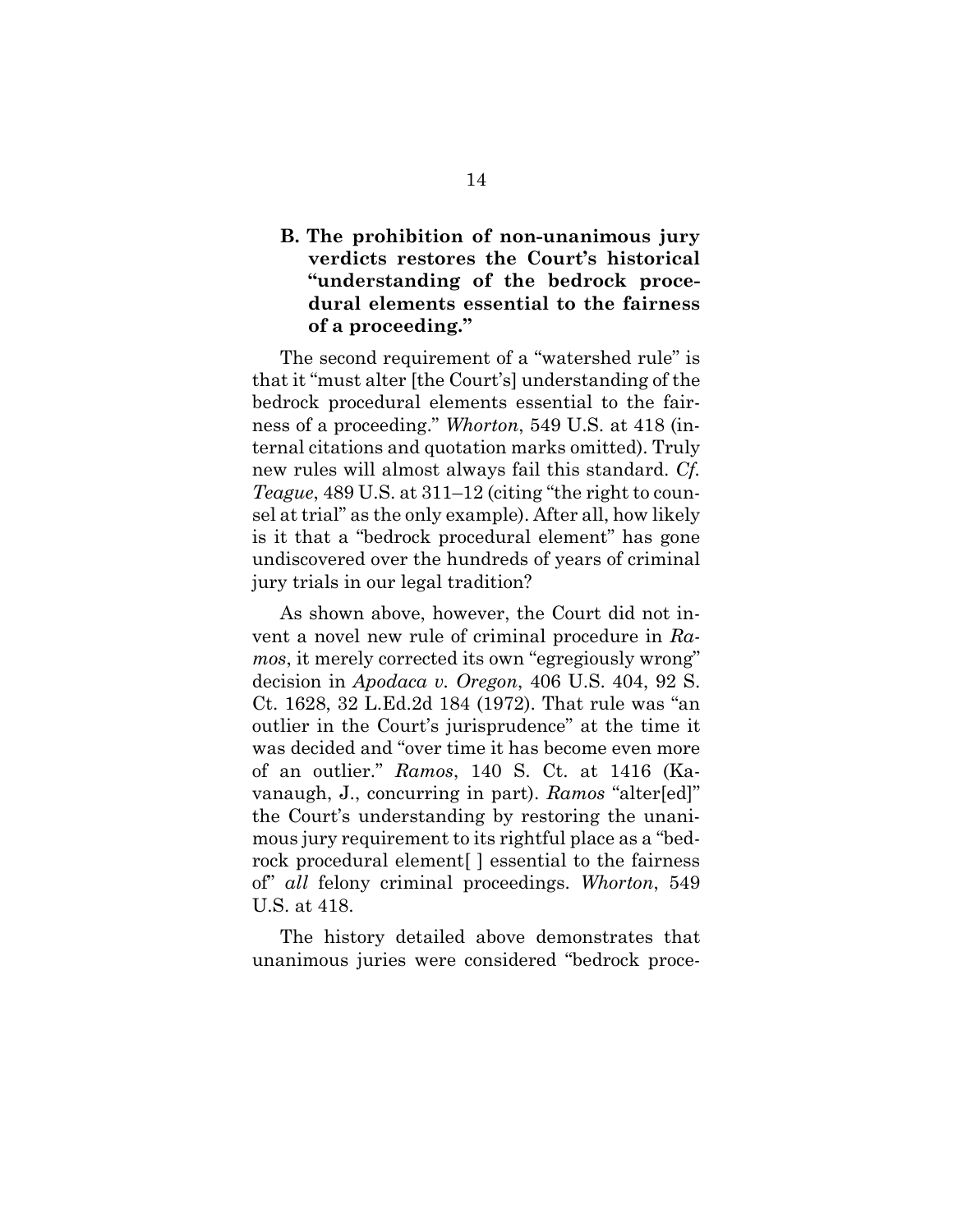<span id="page-19-3"></span><span id="page-19-0"></span>dural elements" of criminal trials for the five hundred years preceding *Apodaca*. In that case, four members of the Court voted to demote "the ancient guarantee of a unanimous jury verdict" based upon a "cost-benefit analysis" of the requirement's "'function' in 'contemporary society.'" *Ramos*, 140 S. Ct. at 1398, 1401 (quoting *Apodaca*, 406 U.S. at 410, 92 S. Ct. 1628). Justice Powell, meanwhile, provided the fifth vote for upholding non-unanimous juries under the idiosyncratic "dual-track" theory of incorporation, which he admitted was foreclosed by precedents he was simply "unwillin[g]" to follow. *Id.* at 1398 (quoting *Apodaca*, 406 U.S. at 375-76 and n. 15, 92 S. Ct. 1635 (concurring opinion)).

<span id="page-19-2"></span>Suffice it to say, the Court's understanding of whether non-unanimous jury verdicts are "fundamentally fair" has changed since *Apodaca*. *Teague*, 489 U.S. at 311, 109 S. Ct. 1060. "Apodaca was gravely mistaken [and] no Member of the Court today defends [it] as rightly decided . . . ." *Ramos*, 140 S. Ct. at 1405. Having restored the requirement of unanimous juries to its once and future "bedrock" status, the Court must now apply that "watershed rule" retroactively.[5](#page-19-4)

<span id="page-19-4"></span><span id="page-19-1"></span><sup>5</sup> Indeed, that is precisely what the Court did the last time it struck down a Louisiana law permitting non-unanimous jury trials. *Brown v. Louisiana*, 447 U.S. 323, 331, 100 S. Ct. 2214, 2221, 65 L.Ed.2d 159 (1980) (holding non-unanimous six-member juries for petty offenses violates the Sixth Amendment, and applying rule retroactively). There, the Court noted that the failure to require a unanimous verdict "raise[d] serious doubts about the fairness" of the trial "and the reliability of the factfinding process" to an even greater extent than the denial of a jury altogether. *Id.* at 334 and n. 13.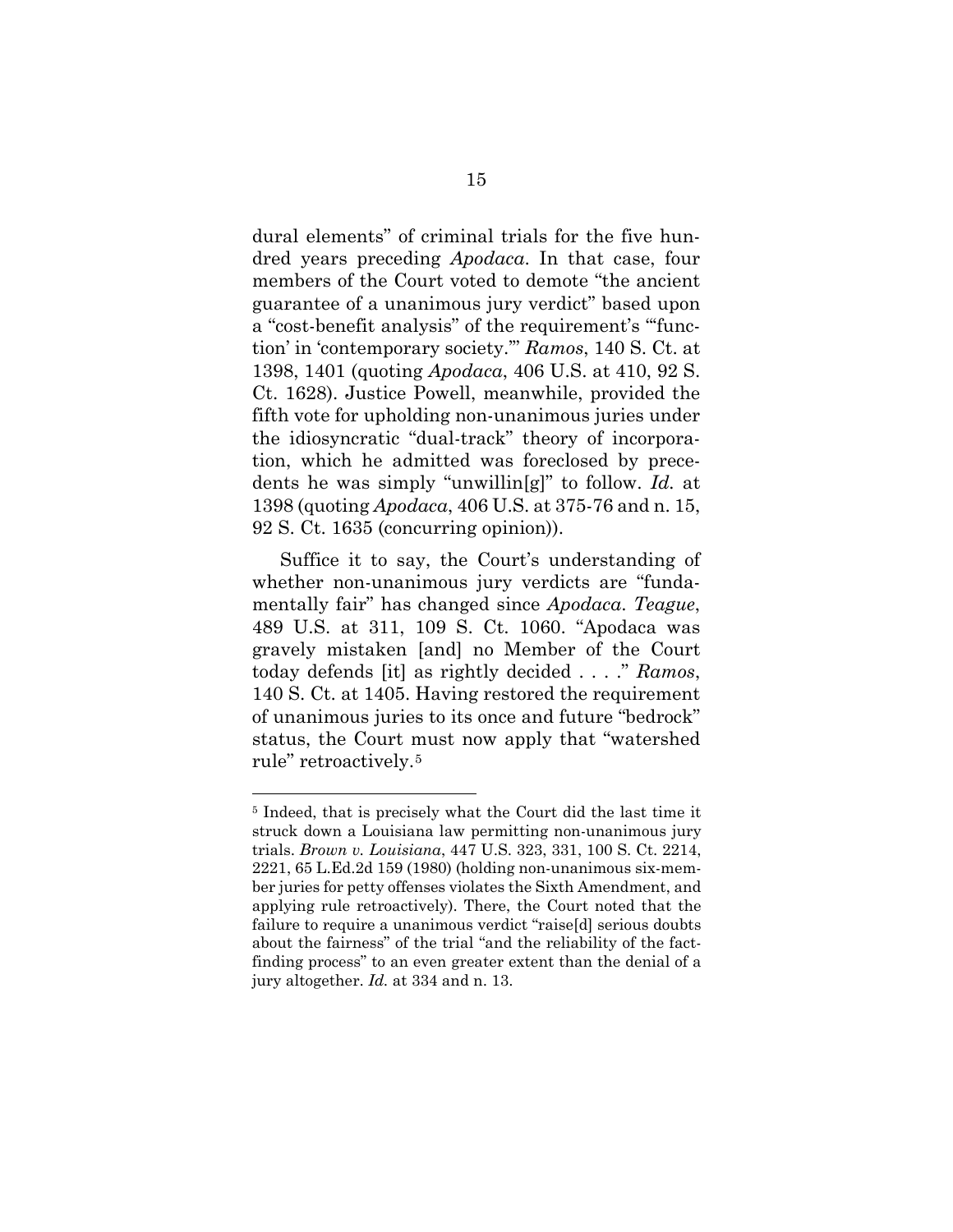### <span id="page-20-0"></span>**III. The Unanimous Verdict Requirement Must Be Applied Retroactively to Preserve the Integrity of the Justice System**

Implicit in the *Teague* framework is the calculus that the administrative burden of upsetting final convictions is justified only when states have deprived defendants of fundamental guarantees of fairness. That has happened here. Indeed, it is difficult to imagine a more egregious deprivation of the fundamental guarantees of fairness than a racist law depriving defendants, mostly of color, of their basic freedom over the reasonable doubts of some of their peers. Even the individualized prosecutorial misconduct forbidden by *Batson v. Kentucky*, 476 U.S. 79, 106 S. Ct. 1712, 90 L.Ed. 2d 69 (1986), is less unconscionable than a law imposing discriminatory procedures in *every* case. *Amici* believe it is also significant that the costs of retroactive compliance with the Sixth Amendment are likely to be relatively modest—and the consequences of failing to remedy those past injustices would be incalculable.

<span id="page-20-2"></span><span id="page-20-1"></span>Based on their professional experience as prosecutors, *Amici* do not share the dissent's fear that *Ramos* would "impose[ ] a potentially crushing burden on the courts and criminal justice systems" of Oregon and Louisiana. *Ramos*, 140 S. Ct. at 1425 (Alito, J., dissenting). Retroactive application would "not affect the validity of all convictions obtained under Louisiana's unconstitutional jury practice . . . but only those in which it can be shown that the vote was in fact less than unanimous." *Brown*, 447 U.S. at 336, 100 S. Ct. 2214. Even then, in many cases the non-unanimous verdict will be immaterial for other reasons, such as where criminals are serving a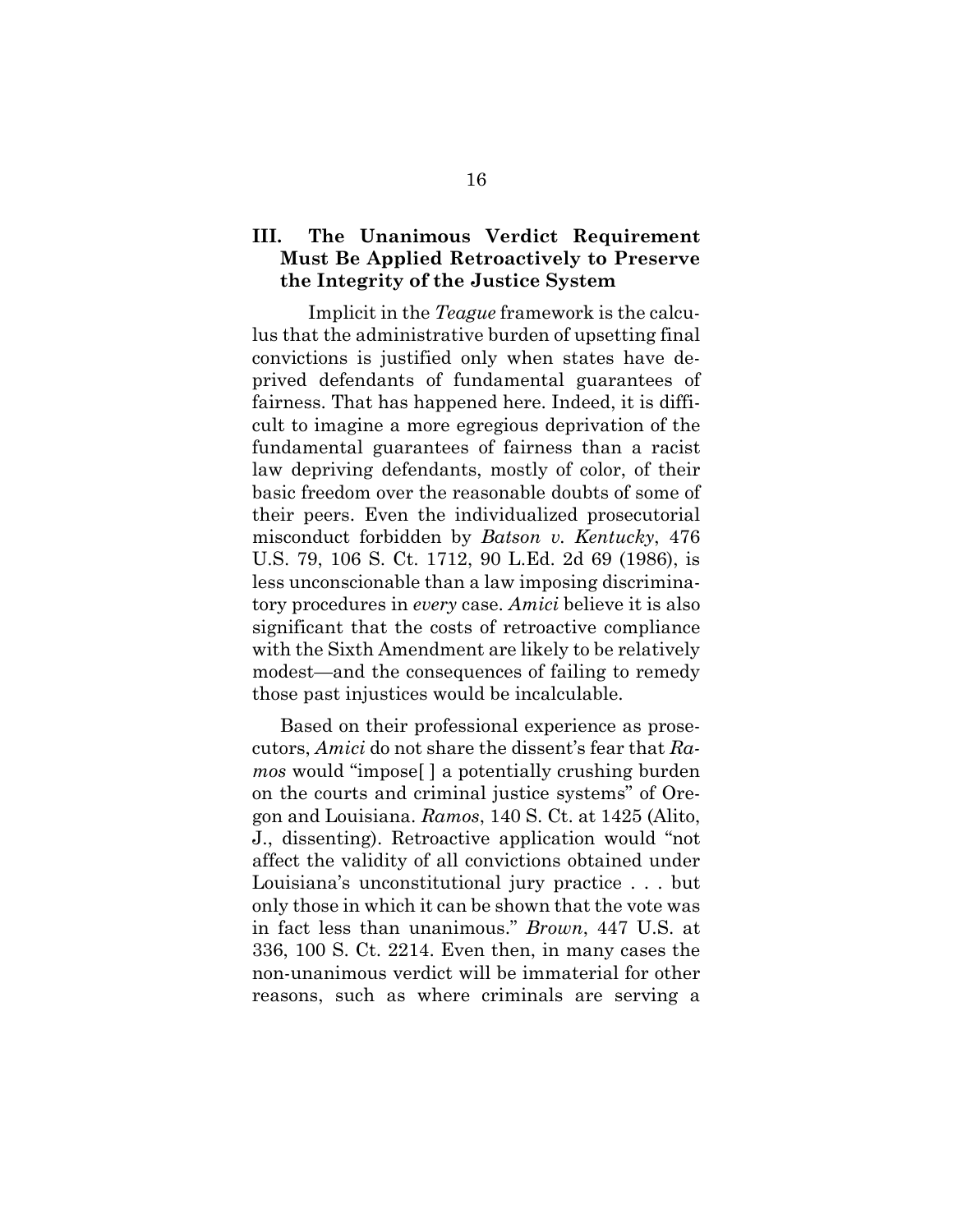<span id="page-21-1"></span>longer concurrent sentence based on a unanimous conviction. But in those relatively few cases when the evidentiary record demonstrates an individual was convicted unconstitutionally based on intentionally discriminatory laws, justice demands correcting that past error. *See id.* at 337 ("What little disruption to the administration of justice results from retroactive application . . . 'must be considered part of the price we pay for former failures to provide fair procedures.'") (quoting *Adams v. Illinois,* 405 U.S. 278, 297, 92 S. Ct. 916, 927, 31 L.Ed.2d 202 (Douglas, J., dissenting)).

<span id="page-21-0"></span>How that error is corrected will vary from case to case. Prosecutors possess substantial discretion to assess the demands of justice in each case and proceed accordingly. By definition, defendants impacted by the Court's decision in this case have already served lengthy sentences. Where appropriate, prosecutors may decline to recharge the defendant in light of the nature of the crime, the interests of the victim, the time served, the time remaining on the sentence, and other relevant factors. *Amici* anticipate that the vast majority of the remaining cases would be resolved through plea agreements, rather than retrial. Managing the cases that do need to be retried is unlikely to prove unduly burdensome. Prosecutors are no strangers to trial, and they have significant control over the timing and administration of their cases.

More fundamentally, however, *Amici* agree with Chief Justice Johnson of the Supreme Court of Louisiana that "[t]he cost of giving new trials to all defendants convicted by non-unanimous juries pales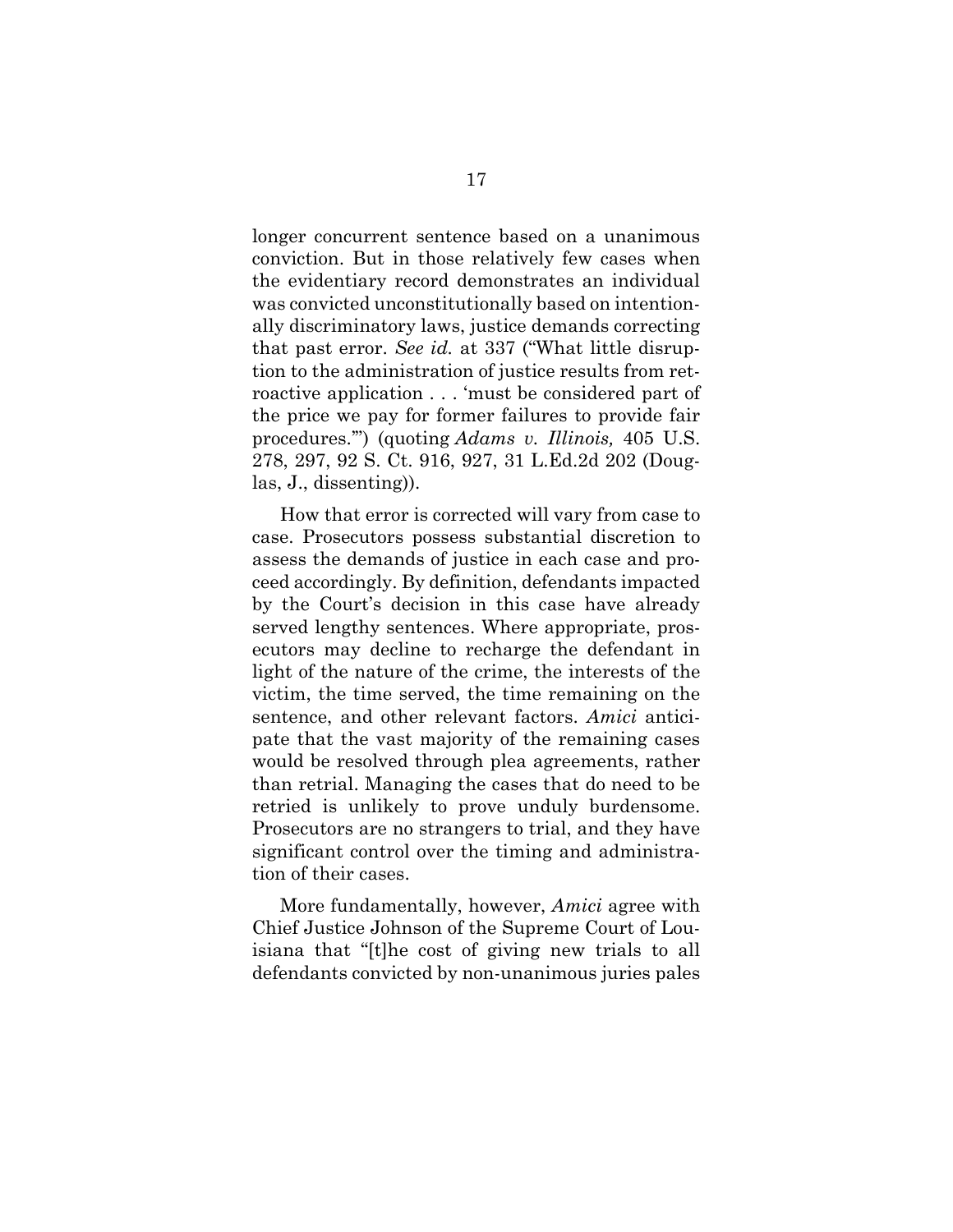<span id="page-22-1"></span><span id="page-22-0"></span>in comparison to the long-term societal cost of perpetuating—by our own inaction—a deeply-ingrained distrust of law enforcement, criminal justice, and Louisiana's government institutions." *State v. Gipson*, 2019-01815, p. 9 (La. 6/03/20), — So. 3d — (Johnson, C.J., dissenting); *see also Johnson v. Louisiana*, 406 U.S. at 398 (Stewart, J., dissenting) ("[C]ommunity confidence in the administration of criminal justice cannot but be corroded under a system in which a defendant who is conspicuously identified with a particular group can be acquitted or convicted by a jury split along group lines."). "[T]his Court has emphasized time and again the imperative to purge racial prejudice from the administration of justice generally and from the jury system in particular." *Ramos*, 140 S. Ct. at 1418 (Kavanaugh, J., concurring) (internal quotation marks omitted). But this Court cannot say it has purged "the last of Louisiana's Jim Crow laws" if it denies justice to the vast majority of individuals convicted under those laws. *Id.* (Kavanaugh, J., concurring).

In the powerful conclusion to his opinion in *Ramos*, Justice Gorsuch writes:

> On what ground would anyone have us leave Mr. Ramos in prison for the rest of his life? Not a single Member of this Court is prepared to say Louisiana secured his conviction constitutionally under the Sixth Amendment. No one before us suggests that the error was harmless. Louisiana does not claim precedent commands an affirmance. In the end, the best anyone can seem to muster against Mr. Ramos is that, if we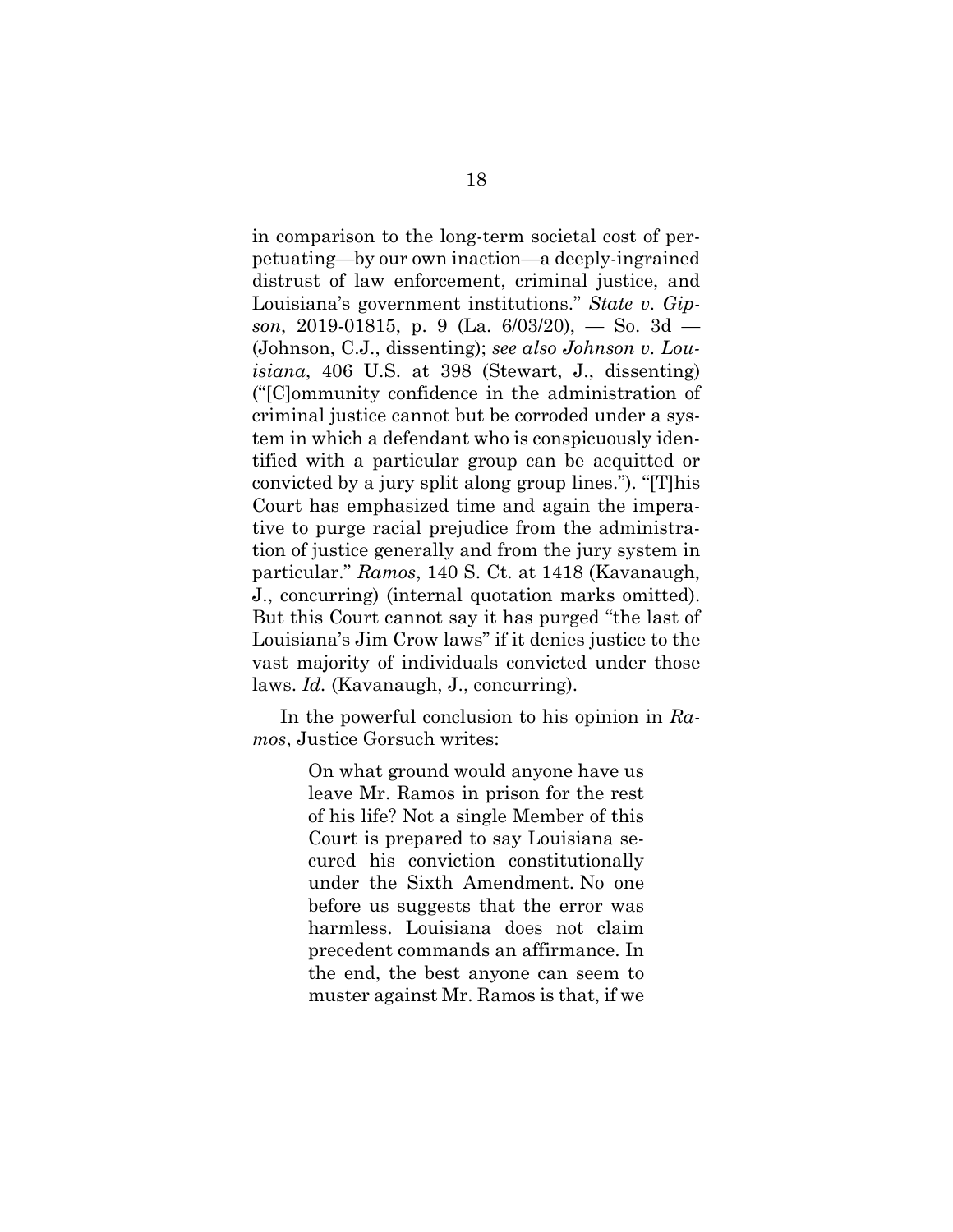dared to admit in his case what we all know to be true about the Sixth Amendment, we might have to say the same in some others. But where is the justice in that? Every judge must learn to live with the fact he or she will make some mistakes; it comes with the territory. But it is something else entirely to perpetuate something we all know to be wrong only because we fear the consequences of being right.

#### *Ramos*, 140 S. Ct. at 1408.

<span id="page-23-0"></span>*Amici* believe Justice Gorsuch's words are just as true for Mr. Edwards and all others convicted under these discriminatory laws, as they were for Mr. Ramos. The Court should not allow Mr. Edwards' unconstitutional conviction to stand merely because it fears the costs of correcting past injustices. Those costs are the price we must pay to protect the integrity of the justice system to which *Amici* have devoted their lives, and upon which the "rights of mankind" depend. 1 John Adams, A Defence of the Constitutions of Government of the United States 376 (Philadelphia, William Cobbett 1797).